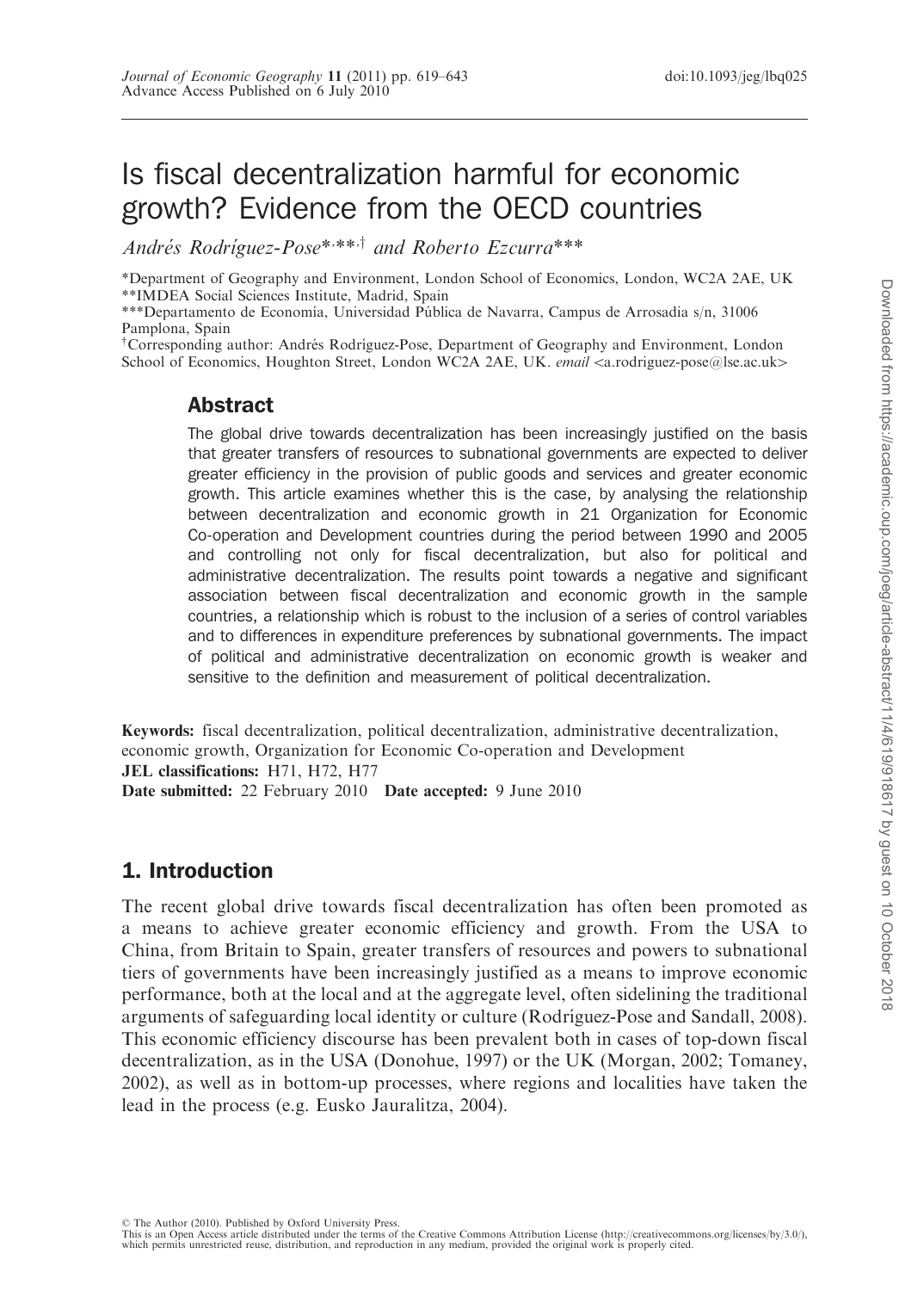Yet the supposed 'economic dividend' (Morgan, 2002) derived from fiscal decentralization has seldom been tested and the studies that have ventured into exploring this field have come out with varying results. Although it is difficult to generalize from what is a literature that spawns across different countries of the world and uses a wide range of data sets and methods, the results of the studies that have looked into the economic returns of fiscal decentralization range from a positive and significant relationship (Iimi, 2005) to inverted U-shaped relationships (Thie $\beta$ en, 2003) or neutral or mildly negative impacts (Davoodi and Zou, 1998; Woller and Phillips, 1998; Rodrı´guez-Pose and Bwire, 2004; Thornton, 2007; Baskaran and Feld, 2009).

However, with few exceptions, this type of research has concentrated on individual countries. Cross-country comparisons are limited and those including a large number of countries, such as those of the EU or the Organization for Economic Co-operation and Development (OECD), are few and far between (e.g. Thießen, 2003; Thornton, 2007; Baskaran and Feld, 2009). In addition, when testing the relationship between decentralization and growth, most of the literature has dwelt on one type of decentralization—fiscal decentralization—disregarding the fact that other types of decentralization, such as political and administrative decentralization, may also play a non-negligible role in shaping policies, the provision of public goods and services and, eventually, economic outcomes. The interaction between different types of decentralization is also likely to influence the returns of subnational expenditure and revenue efforts.

In this article we address this gap in the literature by looking at whether levels and changes in the levels of fiscal decentralization across 21 countries of the OECD during the period between 1990 and 2005 have had a positive or a negative effect on aggregate national economic performance. In order to achieve this aim, we not only examine the expenditure and revenue sides of fiscal decentralization, but also control for differences in political and administrative decentralization across countries, as well as for a host of other structural variables which, according to the literature, are considered to have an effect on economic performance. In addition, in order to further check the robustness of our results, we analyse whether the presence or absence of a significant association between fiscal decentralization and economic growth may be a result of differences in expenditure preferences by subnational governments. We specifically assess whether preferences for current or capital expenditures across regions and across countries in the OECD matter for economic growth, focusing later on the precise impact of the decentralization of economic affairs, health, education and social protection expenditure.

The article is divided according to the following structure. First, an overview of the theoretical arguments on the link between fiscal decentralization and growth follows this introduction. Section 3 weaves fiscal, political and administrative decentralization into a theoretical model. Section 4 presents the results of the analysis of the impact of decentralization on economic growth across the OECD. The final section introduces the main conclusions.

#### 2. Fiscal decentralization and growth: a theoretical overview

Most of the theoretical literature on fiscal decentralization has tended to dwell on the supposedly positive impact of granting greater financial autonomy or transferring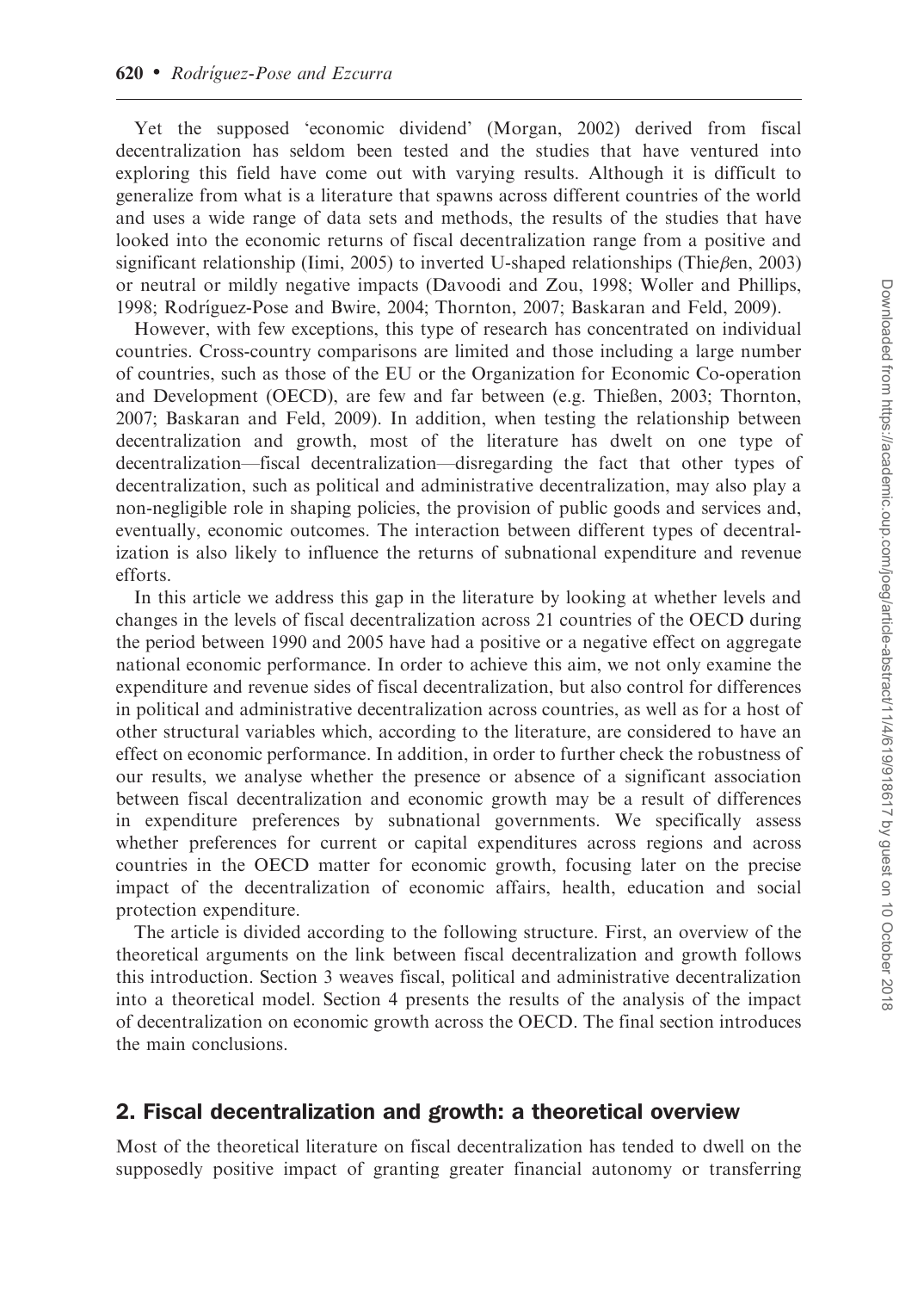resources to subnational tiers of government for both allocative and production efficiency and, eventually, economic growth (Tiebout, 1956; Oates, 1972; Brennan and Buchanan, 1980).

The arguments behind this potential positive association between fiscal decentralization and economic performance are based on a series of simple premises. An important, but often forgotten, initial premise is that fiscal decentralization implies a mobilization of resources. Subnational governments, by the simple fact of being granted greater autonomy and funds, are compelled into mobilizing the resources in their own territory, rather than wait for solutions or for the provision of public goods and services to come from a central, more remote, authority. This leads to a greater emphasis on economic efficiency across regions and localities within any given country and to tapping into what otherwise may have been untapped potential.

The best known mechanism through which fiscal decentralization may lead to greater overall economic efficiency is the so-called 'fiscal decentralization' theorem: the fact that, due to informational advantages and a better insight into the preferences of citizens, local governments are more capable than national governments to tailor the provision of public goods and services to the needs of local citizens (Tiebout, 1956; Klugman, 1994). The possible economic advantages linked to the fiscal decentralization theorem increase the larger and the more heterogeneous the country. Whether in small and homogenous countries the informational benefits of conducting policies and providing public goods and services at the local level may be limited, the advantages of fiscal decentralization increase as internal heterogeneity makes individual preferences more diverse (Oates, 1993; Martínez-Vázquez and McNab, 2003). From this perspective, significant benefits from fiscal decentralization can be expected beyond a certain country-size threshold.

Greater production efficiency and growth may also be triggered by the changes in scale for the production of public policies and goods and services that fiscal decentralization entails. The risk of citizens and firms being able to 'vote with their feet' and move to another location drives local governments to compete in order provide better and more efficient policies (Tiebout, 1956; Donohue, 1997; Martínez-Vázquez and McNab 2003). Through competition, local governments are kept on their toes limiting the possibility of inefficiency, rent-seeking and corrupt practices (Breton, 1996). Competition, in turn, is at the heart of policy innovation. The smaller the geographical scale of intervention, the lower the risks involved in—and the aggregate cost of pursuing innovation in the provision of public goods and services. Successful local policies can then be transferred from one place to another, possibly leading to significant aggregate efficiency gains (Donohue, 1997). Fiscal decentralization is also frequently considered a means to promote more efficient markets (McKinnon, 1997; Marks and Hooghe, 2004).

Decentralization also brings about important benefits when serious diseconomies of scale exist. It is often the case that the cost of producing certain public goods tends to rise significantly with size. This is particularly true when the delivery of public goods and services is done by large, remote and/or often inefficient central bureaucracies (Klugman, 1994). These bureaucracies are frequently less well suited to deliver specific public goods more efficiently than the more supple local governments, as a consequence of their closeness to the people and their better knowledge of their needs. Local delivery also shortens supply chains and reduces costs, potentially generating greater economic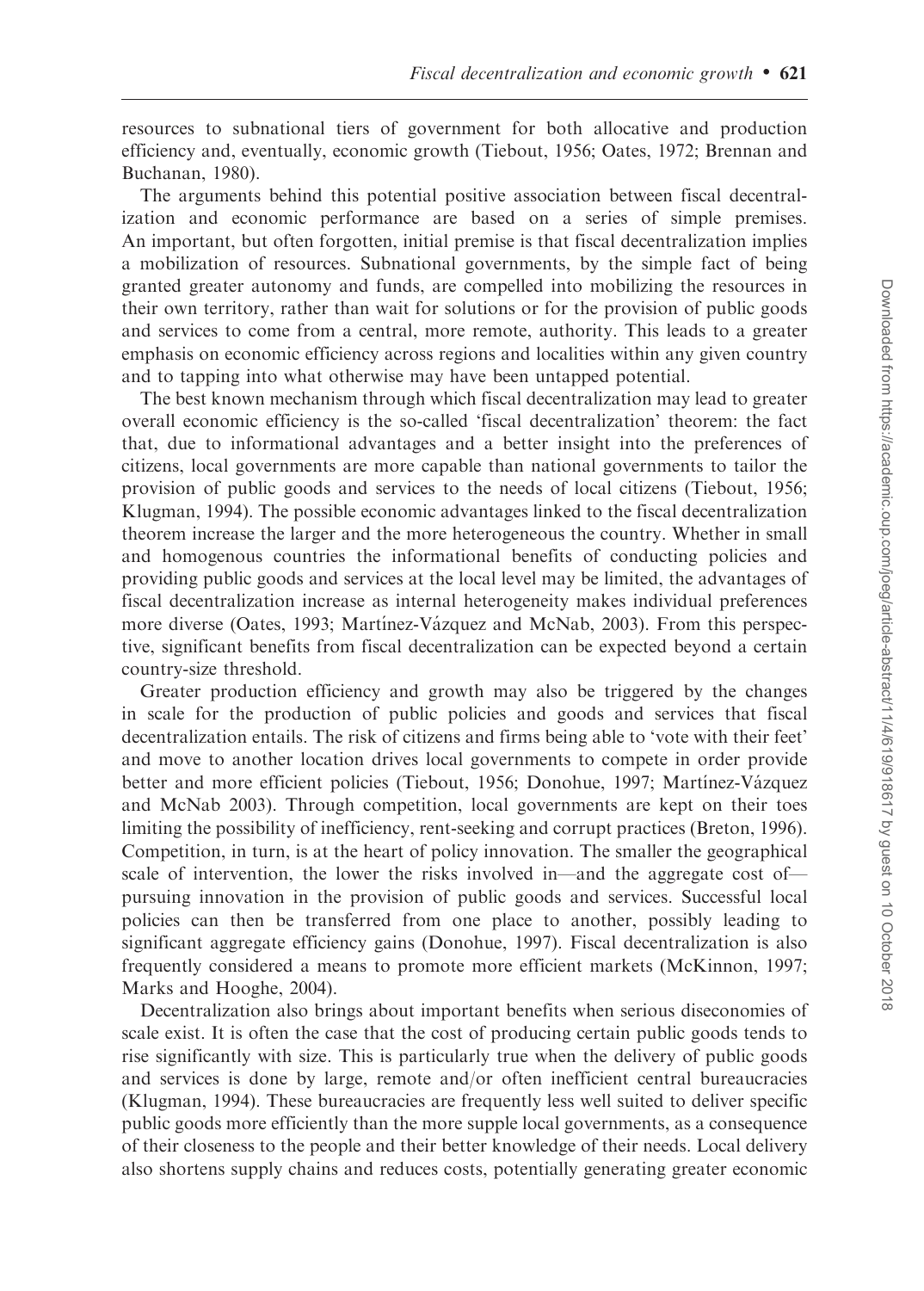efficiency and even reducing the risks associated with the loss of redistributive power by the central government (Ezcurra and Pascual, 2008).

Last but not least, fiscal decentralization is often considered as a way to increase participation, transparency and accountability in policy-making (Putnam, 1993; Ebel and Yilmaz, 2002). Because of the enhanced proximity between those governing and those governed, fiscal decentralization empowers individuals and helps to generate institutions, such as greater trust, interaction and networking, which, in turn, contribute to a reduction of transaction costs.

While, from a theoretical perspective, there may be significant benefits associated with fiscal decentralization, many authors have tended to focus on the other side of the coin: that of the potential risks of decentralization for economic performance. First of all, certain strands of research have cast doubt on the validity of the 'fiscal decentralization theorem'. Needs and wants for public goods and services may not differ significantly across jurisdictions. Prud'homme argues that more than responding to 'fine differences in preferences between jurisdictions [governments have] to satisfy basic needs, which are—at least in principle—quite well known' (Prud'homme, 1995: 208). These basic needs of access to food, to decent education, to safety, to health care, to basic infrastructure, and to other basic services are universal and do not differ greatly from one region to another and the central government may be better suited to deliver these goods. Second, even if we accept that needs vary across territories, capacity constraints may limit the potential of subnational governments to make the most from fiscal autonomy (Rodríguez-Pose and Gill, 2005). It is far from proven that local and regional governments have a clear comparative advantage with respect to national governments in uncovering those differences (Prud'homme, 1995).

Poorer localities and regions may also be at a further disadvantage in delivering efficient policies and strategies. Often times subnational governments—especially in the less developed regions—lack the adequate expertise and human resources to put in place viable policies and strategies, let alone to tailor those policies to the specific needs of their citizens (Rodrı´guez-Pose and Gill, 2004; Sapir et al., 2004). Because of the generally greater salaries and the greater possibilities for promotion they offer, central governments may have better and more efficient administrations than local and regional governments, especially if these governments are poor, distant and strapped for cash (Prud'homme, 1995). Moreover, richer and more dynamic regions can generally extract greater resources, either through the taxation of their own citizens or through a greater political leverage to negotiate with the central government (Rodríguez-Pose and Gill, 2004). Limited local institutional capabilities may even undermine the capacity to assimilate and adopt best practices (Oates, 1993; Odero, 2004). Local governments may also fall prey to elite and special-interest capture (Inman and Rubinfeld, 2000; Storper, 2005) and may be likely to breed greater corruption, nepotism and clientelism.

Scale arguments may also be reversed. When large economies of scale and scope are involved, local and regional governments often lack the necessary size to deliver public goods and services efficiently—with the provision of transport infrastructure or utilities being most at risk to fall into inefficiencies (Prud'homme, 1995). The benefits of central government delivery are thus likely to be greater for capital intensive goods, where a critical mass of investment is needed in order to reduce the per-unit cost of delivery (Frenkel, 1986).

Given the points above, the possibility of matching policies to the specific needs of the population may simply be a pipedream, as local and regional governments often do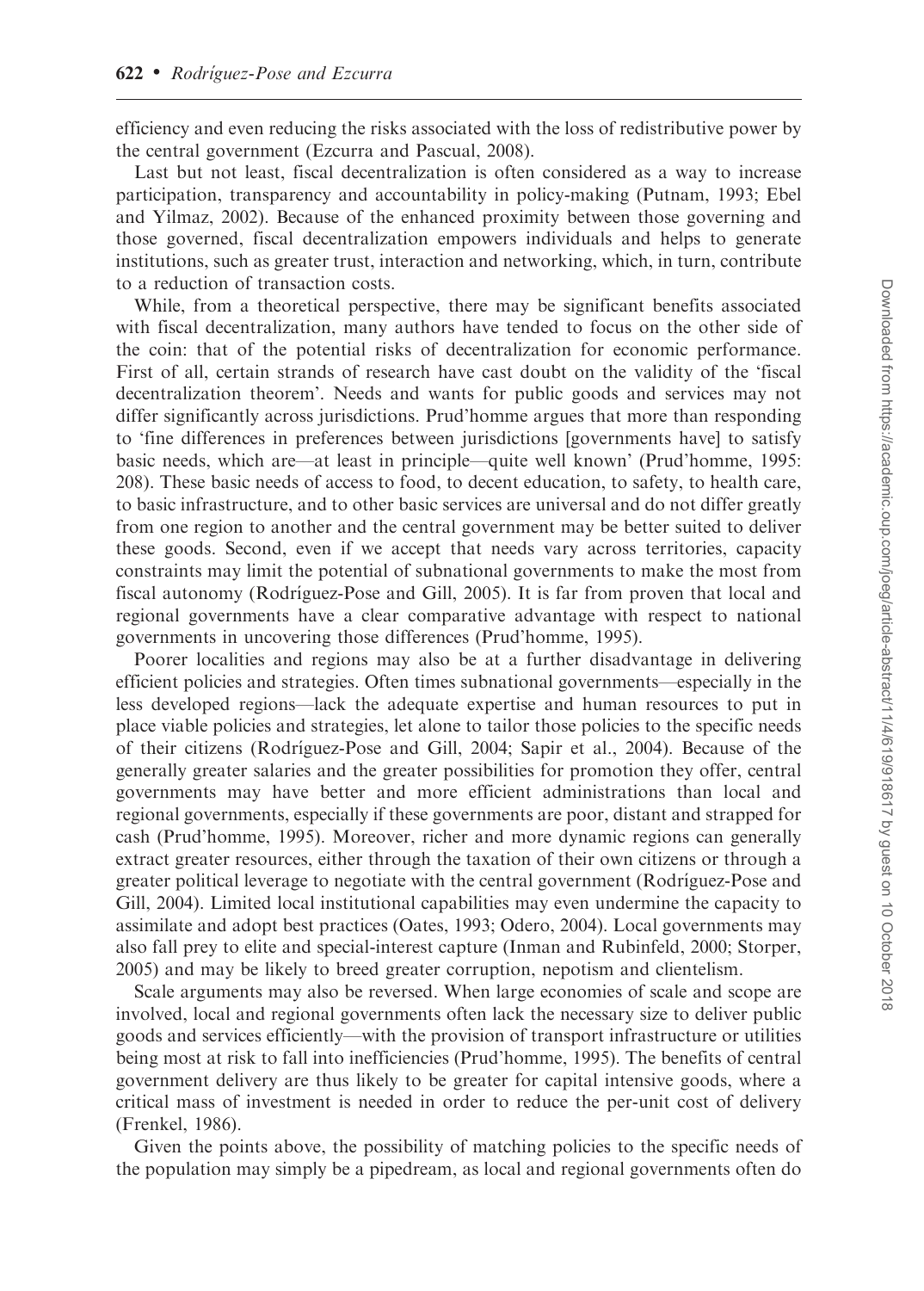not have the necessary powers, resources, capacity and capabilities to be able to adequately address local problems. Inadequate or unfunded mandates are common in processes of decentralization and tend to seriously compromise the potential of subnational governments to deliver better targeted and more efficient policies than those of national governments (Rodríguez-Pose and Gill, 2003).

Whether the positive or the negative economic effects of fiscal decentralization prevail cannot be established using theory alone. The empirical work on the economic effects of decentralization has, however, been limited and, as mentioned earlier, generally reaches diverging conclusions. The reasons for this diversity are that determining the impact of decentralization on local and regional development empirically is difficult. There is no clear agreement about how to best measure decentralization (Ebel and Yilmaz, 2002: 6–7) and, even when the same indicators are used, the methods and approaches vary enormously. In addition, there is hardly ever a counterfactual, making it impossible to discern what would have happened to local and regional growth trajectories in the absence of decentralization.

As a consequence, the question of whether decentralization promotes or deters economic efficiency across the world is far from settled. Available empirical analyses virtually fit every possible position. Some studies have found that there is a positive association between decentralization and economic performance (Lin and Liu, 2000; Akai and Sakata, 2002; Iimi, 2005). Others, in contrast, indicate that the relationship can be negative (e.g. Davoodi and Zou, 1998; Zhang and Zou, 1998, 2001). While most tend to highlight that the link between decentralization and economic growth varies from one region and one country to another and, in most cases, tends to be either neutral or insignificant (Davoodi and Zou, 1998; Woller and Phillips, 1998; Rodríguez-Pose and Bwire, 2004) or far from linear [e.g. Thießen (2003) uncovers a hump-shaped relationship between decentralization and development, indicating the potential existence of an optimal level of decentralization across countries] (Table 1).

### 3. Fiscal, political and administrative decentralization: the model

The aim of this section is to test empirically the practical relevance of the contrasting theoretical arguments on the link between the degree of fiscal decentralization from central to subnational governments and economic performance for 21 OECD countries during the period between 1990 and 2005.

The first feature that strikes about fiscal decentralization in the OECD is its diversity. If we take two widely used standard measures of fiscal decentralization—the subnational share in total government expenditure and the subnational share in total government revenue (e.g. Oates, 1985, 1993; Davoodi and Zou, 1998; Woller and Philips, 1998; Thießen, 2003; Iimi, 2005)<sup>1</sup>—the degree of fiscal decentralization varies

<sup>1</sup> All the measures of fiscal decentralization used in the article are based on time series data gathered by the International Monetary Fund in its Government and Finance Statistics database. It should be noted that none of these indicators perfectly reflects all the dimensions and the complexity of the processes of fiscal decentralization. Specifically, both expenditure and revenue indicators have been criticized for failing to identify the degree of expenditure autonomy of subnational governments, for failing to differentiate between tax and non-tax revenue sources, and for not determining what proportion of intergovernmental transfers are discretionary or conditional (Ebel and Yilmaz, 2002; Rodden, 2004; Stegarescu, 2005). Nevertheless, lack of detailed information on the exact nature of the relations between the different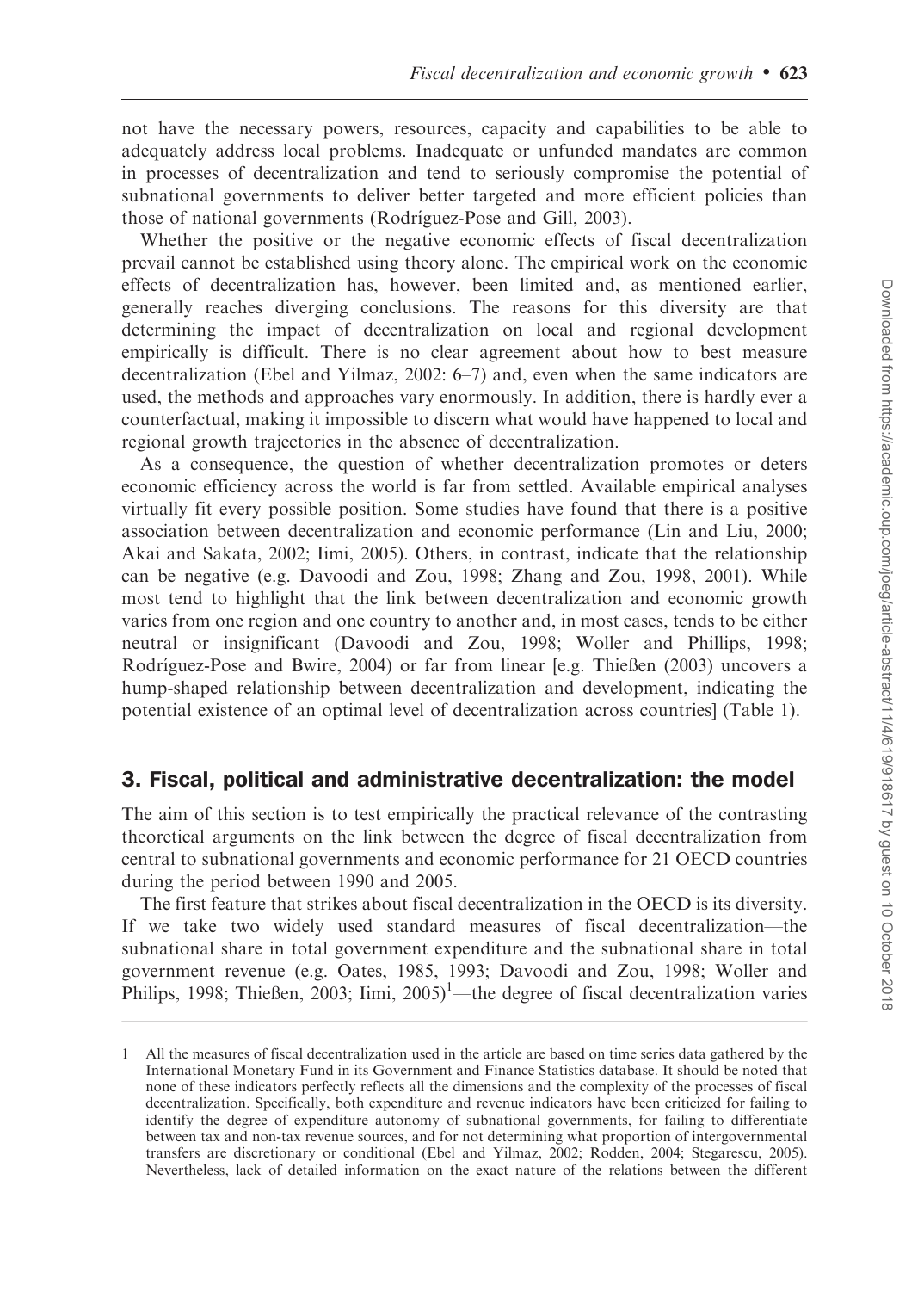| Author (year)                             | Sample                                             | Period                             | Findings                                                                                                               |
|-------------------------------------------|----------------------------------------------------|------------------------------------|------------------------------------------------------------------------------------------------------------------------|
| Akai and Sakata (2002)                    | <b>USA</b>                                         | 1988–1996                          | Positive and significant                                                                                               |
| Baskaran and Feld (2009)                  | 23 OECD countries                                  | 1975–2001                          | Negative, but not robust                                                                                               |
| Davoodi and Zou (1998)                    | 46 countries                                       | 1970-1989                          | Developing: negative, but<br>not significant OECD:<br>no relationship                                                  |
| $\lim i (2005)$                           | 51 countries                                       | $1997 - 2001$                      | Positive and significant                                                                                               |
| Lin and Liu $(2000)$                      | China                                              | 1970-1993                          | Positive and significant                                                                                               |
| Rodríguez-Pose and<br><b>Bwire</b> (2004) | Germany, India,<br>Italy, Mexico,<br>Spain and USA | Different<br>periods<br>until 2001 | Mostly insignificant,<br>with the exceptions of Mexico,<br>the US, and, partially, India,<br>where it becomes negative |
| Stansel $(2005)$                          | US metropolitan areas                              | 1960–1990                          | Positive and significant                                                                                               |
| Thießen (2003)                            | 26 countries                                       | 1973-1998                          | Hump-shaped relationship                                                                                               |
| Thornton $(2007)$                         | 19 OECD countries                                  | 1980–2000                          | Not statistically significant                                                                                          |
| Woller and Phillips (1998)                | 23 less developed<br>countries (LDCs)              | 1974-1991                          | No relationship                                                                                                        |
| Zhang and $Zou(1998)$                     | China                                              | 1980-1992                          | Negative and significant                                                                                               |
| Zhang and Zou $(2001)$                    | China                                              | 1987-1993                          | Negative and significant                                                                                               |

Table 1. The link between decentralization and economic performance

Source: Adapted and updated from Rodríguez-Pose et al. (2009).

considerably across the different countries in the sample. The most fiscally decentralized countries are Switzerland, Germany and Canada, while at the opposite end of the scale, we find Portugal, Luxembourg and the UK. The relative gap in the degree of fiscal decentralization between Switzerland, the most decentralized country in the OECD, and Portugal, the most centralized in the sample, is of an order of 4.6 times in terms of expenditure and 3.9 times in terms of revenue (Table 2). Moreover, the level of fiscal decentralization from central to subnational governments did not remain stable over the period of analysis. Although there is no uniform pattern in this context, most of the sample countries experienced an increase in their degree of fiscal decentralization between 1990 and 2005, which is in line with the devolutionary trend observed worldwide since the late 1970s (Dillinger, 1994; Woller and Phillips, 1998; World Bank, 2000; Rodrı´guez-Pose and Gill, 2005). Notable examples of this trend are Spain and Mexico. In these two countries the decentralization processes were particularly intense, with increases in subnational expenditure of more than 20% in both cases and of almost 11% in Spain and 36% in Mexico in terms of subnational revenue (Table 2), continuing the devolutionary tendency already observed during the 1980s (Rodríguez-Pose and Gill, 2004). However, the trend towards greater fiscal decentralization has not been universal. Of the 21 countries included in the sample, 6 witnessed a relative reduction in subnational expenditure—with a particularly strong incidence in the case of Norway while seven countries experienced a contraction in the relative weight of subnational revenue (Table 2). The process of marginal recentralization was dominant in Scandinavian countries, and in particular in Norway and Finland.

government levels in each country leaves us with no reliable alternative for large cross-country comparisons (Thießen, 2003; Rodríguez-Pose and Gill, 2004).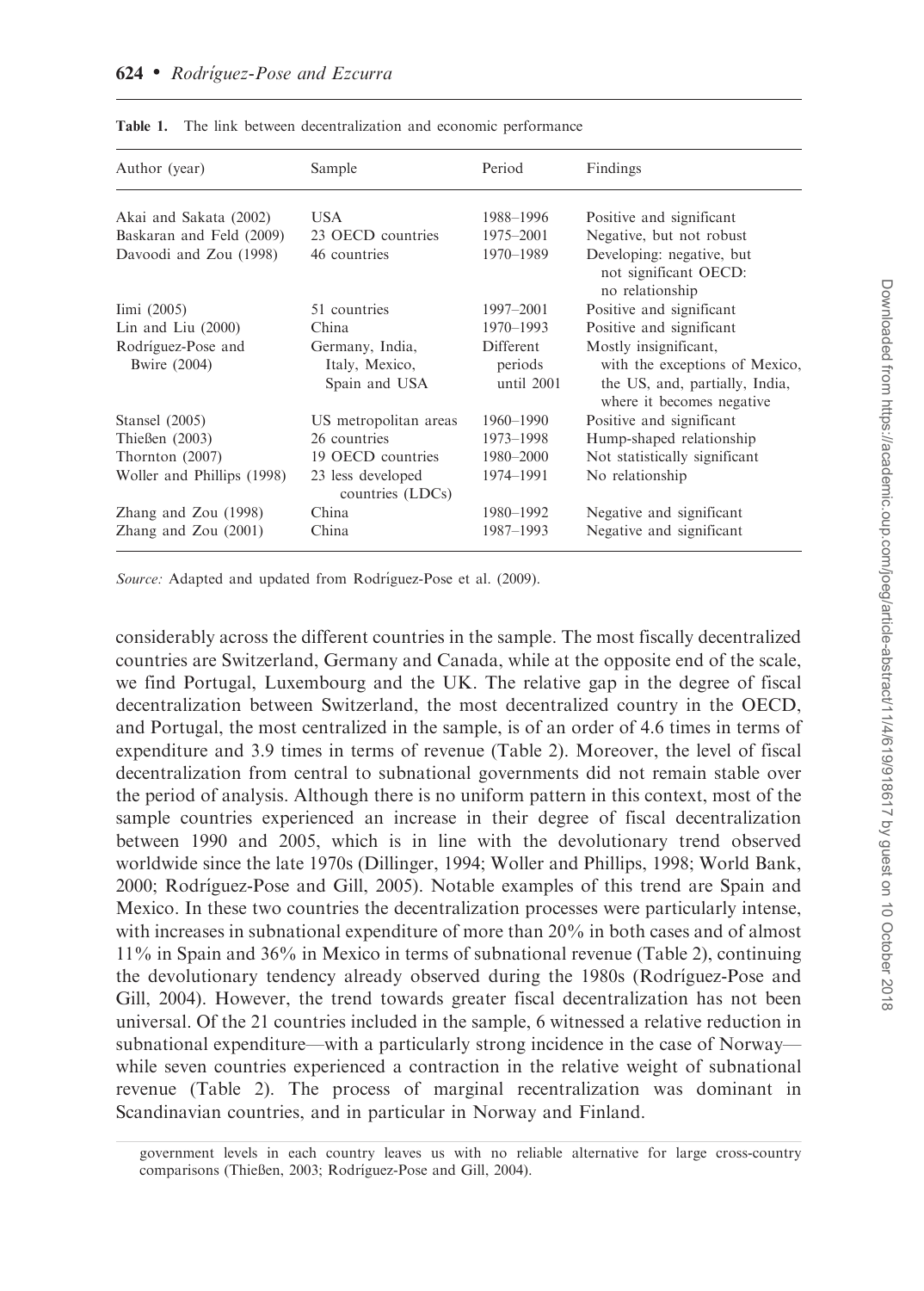| Decentralization     |       | Total expenditure |              |       | Total revenue |              |
|----------------------|-------|-------------------|--------------|-------|---------------|--------------|
| Country              | Mean  | Std. dev.         | $\Delta$ (%) | Mean  | Std. dev.     | $\Delta$ (%) |
| Australia            | 0.383 | 0.012             | $-0.88$      | 0.400 | 0.016         | 0.10         |
| Austria              | 0.416 | 0.013             | $-1.15$      | 0.463 | 0.023         | $-4.35$      |
| Belgium              | 0.437 | 0.022             | 4.56         | 0.455 | 0.013         | 3.89         |
| Canada               | 0.603 | 0.019             | 6.34         | 0.626 | 0.009         | 0.91         |
| Denmark              | 0.509 | 0.014             | 0.08         | 0.501 | 0.009         | 0.48         |
| Finland              | 0.480 | 0.026             | $-6.06$      | 0.532 | 0.071         | $-7.52$      |
| France               | 0.301 | 0.013             | 0.13         | 0.334 | 0.015         | 5.36         |
| Germany              | 0.608 | 0.075             | 13.67        | 0.680 | 0.024         | 5.99         |
| Iceland              | 0.265 | 0.044             | 11.18        | 0.291 | 0.037         | 13.18        |
| Ireland              | 0.274 | 0.025             | 7.26         | 0.293 | 0.036         | $-7.88$      |
| Italy                | 0.328 | 0.055             | 14.92        | 0.394 | 0.030         | 4.03         |
| Luxembourg           | 0.204 | 0.012             | $-5.11$      | 0.216 | 0.008         | $-0.88$      |
| Mexico               | 0.332 | 0.077             | 28.29        | 0.380 | 0.102         | 35.98        |
| Netherlands          | 0.374 | 0.021             | 5.35         | 0.427 | 0.035         | $-5.94$      |
| Norway               | 0.349 | 0.062             | $-21.73$     | 0.250 | 0.020         | $-5.34$      |
| Portugal             | 0.149 | 0.015             | 2.24         | 0.179 | 0.028         | 10.11        |
| Spain                | 0.452 | 0.072             | 21.03        | 0.529 | 0.036         | 10.98        |
| Sweden               | 0.422 | 0.031             | 2.05         | 0.461 | 0.034         | $-4.71$      |
| Switzerland          | 0.687 | 0.035             | 10.51        | 0.711 | 0.021         | 4.73         |
| United Kingdom       | 0.232 | 0.018             | $-4.37$      | 0.244 | 0.017         | 1.21         |
| <b>United States</b> | 0.563 | 0.031             | 8.55         | 0.623 | 0.019         | 1.95         |

Table 2. Fiscal decentralization trends in the OECD countries, 1990–2005

Note: Fiscal decentralization is measured as the subnational share in total government expenditure and the subnational share in total government revenue.

Source: International Monetary Fund's Government and Finance Statistics.

Has the tendency towards greater fiscal decentralization been associated with economic growth across the OECD? Figures 1 and 2 plot the average growth rate of real gross domestic product (GDP) per capita over the study period on the average values of the two measures of fiscal decentralization considered and give an initial assessment of the main research question driving the article. The simple linear association between both phenomena seems to show the existence of a negative relationship between the degree of fiscal decentralization and the economic growth in OECD countries between 1990 and 2005. The corresponding correlation coefficients, with values of  $-0.436$  ( $p = 0.048$ ) and  $-0.472$  ( $p = 0.031$ ), for expenditure and revenue respectively, confirm this impression. Neither of the plots is affected by significant outliers that may be behind this pattern.

The information provided by Figures 1 and 2 should, in any case, be interpreted with caution, as economic growth does not depend exclusively on the degree of fiscal decentralization of a country (Davoodi and Zou, 1998; Akai and Sakata, 2002; Iimi, 2005; Thornton, 2007) and omitted variables may ultimately lie behind the observed negative relationship. In addition, the transfer of power and resources from central to subnational governments is a multidimensional process (Ebel and Yilmaz, 2002; Stegarescu, 2005) and the potential influence of the degree of fiscal decentralization on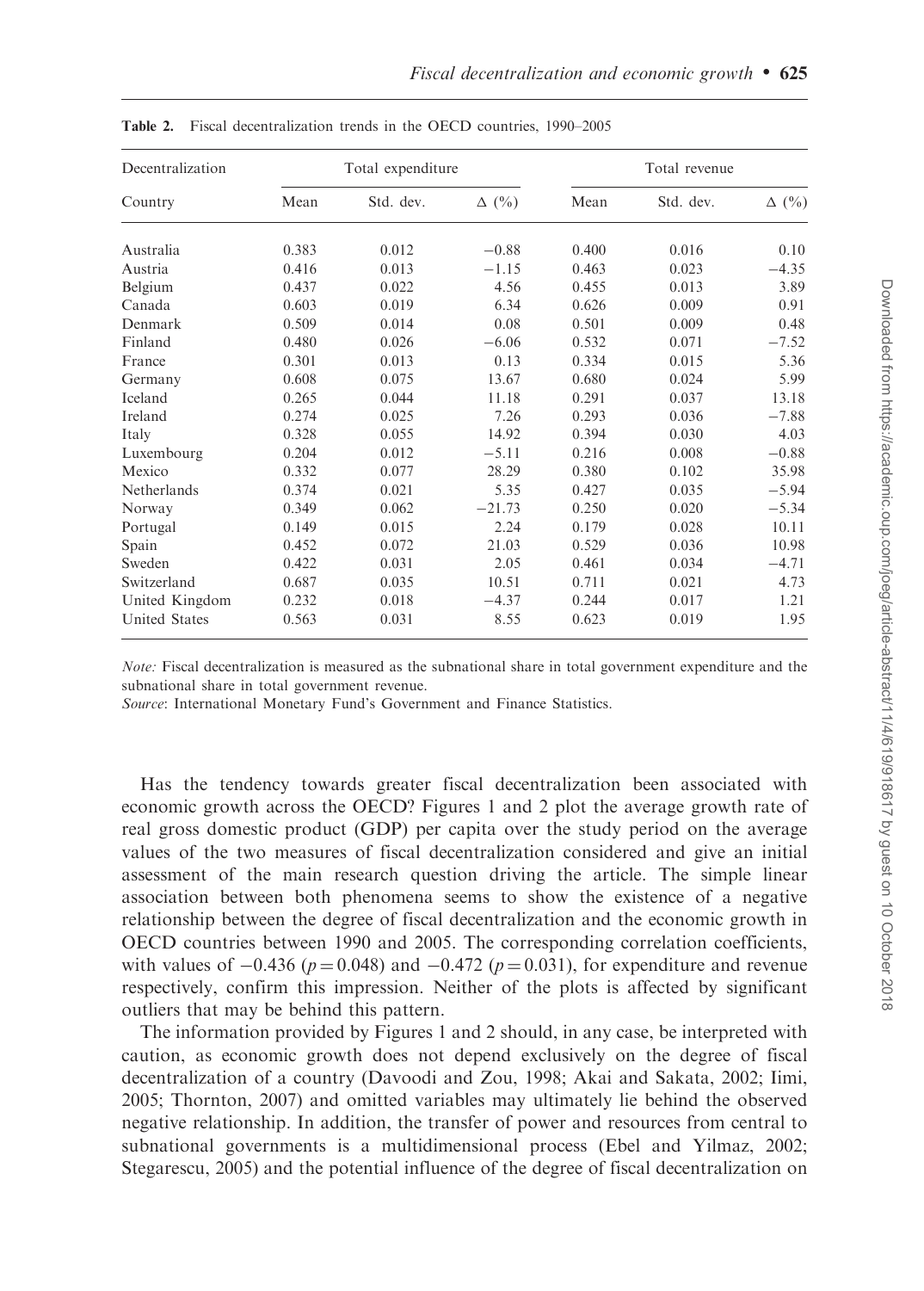

Figure 1. Decentralization of total expenditure and economic growth in the OECD.



Figure 2. Decentralization of total revenue and economic growth in the OECD.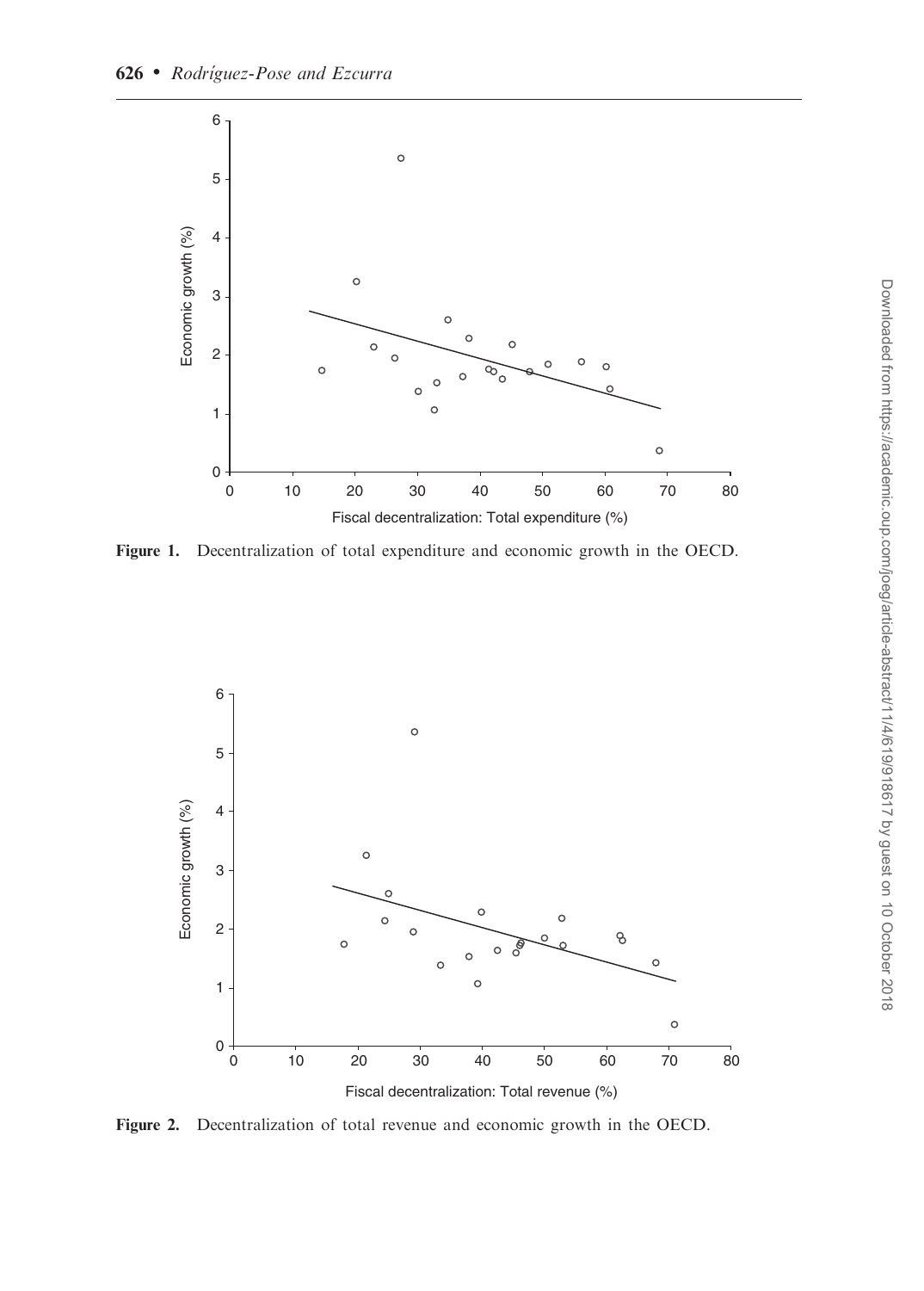economic performance may be affected by country differences in political and administrative decentralization.

In view of this, and in order to really test whether fiscal decentralization matters for economic growth, we estimate of the following econometric model:

$$
g_{(t+5)-t}^c = \alpha + \beta F D_t^c + \delta P D^c + \gamma A D^c + \theta \mathbf{X}_t^c + \varepsilon_t^c \tag{1}
$$

where g is the average growth rate of real GDP per capita in country  $c$ ; FD, PD and AD are respectively the measures of fiscal, political and administrative decentralization;  $\bf{X}$ is a vector of variables that control for other factors assumed to influence growth; and finally  $\varepsilon$  is the corresponding disturbance term. Our main interest lies in the coefficient of the variable capturing the effect of the degree of fiscal decentralization (FD)—both on the expenditure and the revenue side—of the sample countries. As this variable is not expected to affect year-to-year fluctuations in growth, we work with growth rates averaged over 5-year periods, as is usual in the literature. All the estimations of model (1) carried out in this section are based on heteroskedasticity and autocorrelation consistent standard errors (Newey and West, 1987, 1994).

Fiscal decentralization is, however, not the only type of decentralization that may have some bearing on economic performance. Processes of decentralization are not limited to the transfer of resources to subnational tiers of government (fiscal decentralization), but also include varying degrees of transfers of powers (political decentralization) and the granting of autonomy to subcentral entities relative to central government (administrative decentralization). No two processes of decentralization are equal and there is often a mismatch between the levels of fiscal, political and administrative decentralization. Differences in legitimacy between subnational actors, on the one hand, and the central or federal state, on the other, are often at the root of huge cross-country variations in transfers of political power and economic resources to subnational governments (Donohue, 1997). Top-down processes of decentralization are, in particular, characterized by a mismatch between a significant transfer of powers and an often limited transfer of resources to subnational tiers of government (Rodrı´guez-Pose and Gill, 2003). OECD countries are no exception and the majority of the countries included in the sample register significant differences between their degree of fiscal, political and administrative decentralization (Schneider, 2003).

As in the case of fiscal decentralization, measurements of political and administrative decentralization are not without controversy. Virtually every individual or group of researchers who have looked into this question have come out with a different index for these two types of decentralization. Two well-known sources of indicators of political decentralization are Schneider (2003) and Hooghe et al. (2008). Schneider's (2003) indices have the advantage of a greater territorial breadth of coverage, including all 21 countries in our sample, and make an explicit distinction between political and administrative decentralization. The main drawback is that Schneider's (2003) index is only available for 1996, which limits the potential to apply certain econometric models. Hooghe et al. (2008) indices are richer and cover a relatively large number of political, fiscal and institutional aspects of decentralization—including, among others, aspects such as institutional depth, policy scope, fiscal autonomy, representation or executive control—for 42 countries during the period between 1950 and 2006. They also allow for a limited variation over time. Measures of administrative decentralization are, however, less explicitly covered than in Schneider's (2003) index and one of the countries in our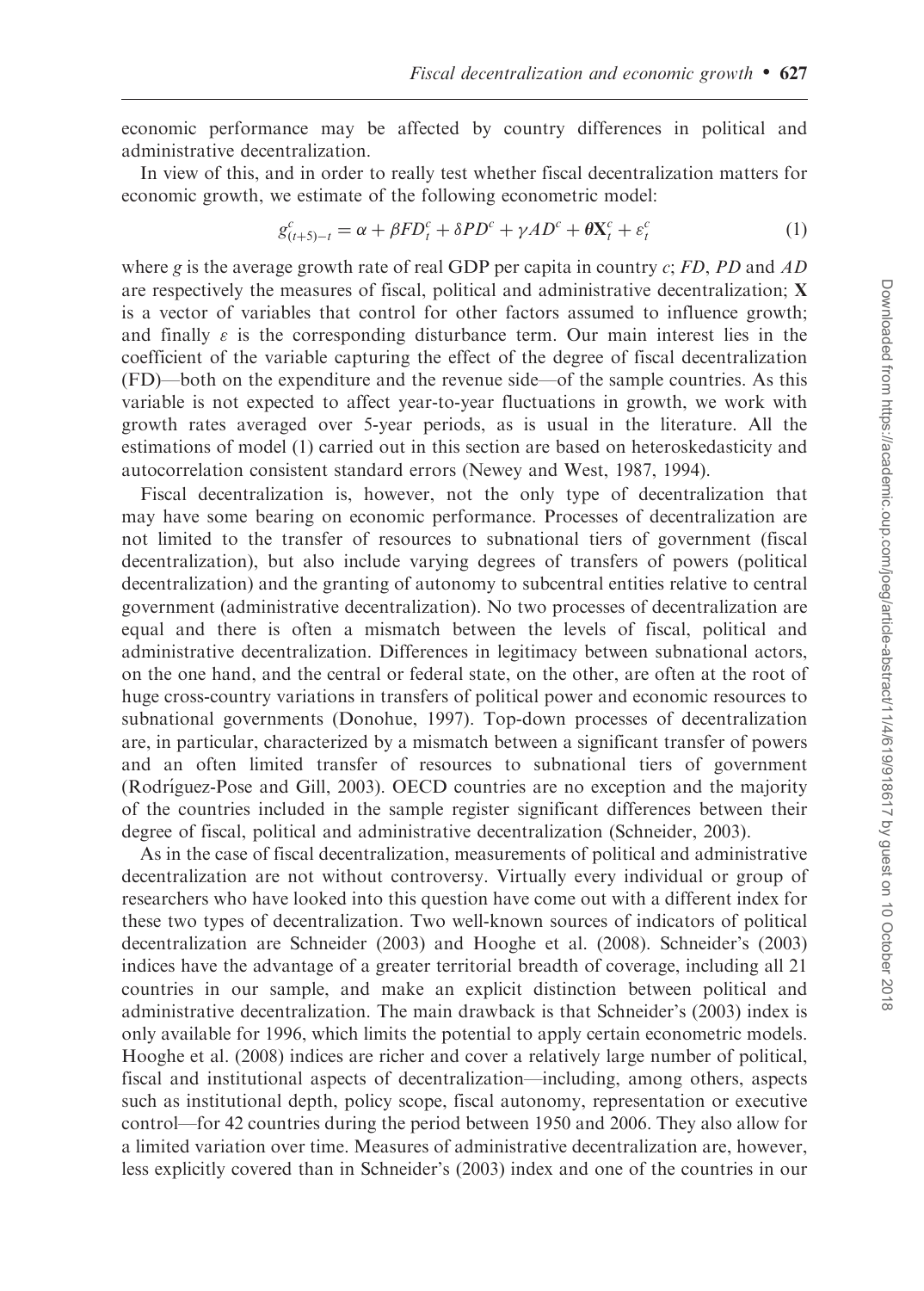sample (Mexico) is not included. None of the two sets of indicators is exempt from criticism and there is significant variation in the results. Consequently, the use of one or the other set of indicators implies considerable risks and may bias the results. We therefore resort to both Schneider's (2003) and Hooghe et al.'s (2008)<sup>2</sup> indices as our proxies for political decentralization.

The X vector includes different variables identified in the literature as potentially important determinants of economic growth (Sala-i-Martin et al., 2004). In addition to the initial GDP per capita of every country, we consider the level of physical and human capital, measured respectively as the net capital stock per unit of GDP and the average years of schooling of the total population aged 15 years and over. We also include the average population growth rate and the degree of trade openness, calculated following standard practice as the ratio between total trade (exports and imports) and GDP.<sup>3</sup> As the observed link between fiscal decentralization and economic growth may be a spurious correlation resulting from ignoring existing differences in the size of the public sector in the various countries (Ram, 1986; Mo, 2007), we introduce the public sector size as our final control variable. Public sector size is measured as the share of total public expenditure in national GDP.<sup>4</sup>

With the only exception of the population growth rate and the time-invariant measures of political—Schneider's (2003) index—and administrative decentralization, all the explanatory variables were measured at the beginning of the corresponding 5-year period in order to minimize any potential endogeneity problem. Table 3 provides different descriptive statistics for the different variables employed in our analysis.

## 4. The relationship between fiscal decentralization and growth in the OECD

Table 4 presents the results obtained when different versions of model (1) are estimated by OLS using the subnational share in total government expenditure as the measure of fiscal decentralization. As can be observed, the inclusion of this indicator in our reduced-form growth model yields interesting results. First and foremost, the coefficient of the measure of fiscal decentralization is in all cases negative and statistically significant. This indicates that the subnational share in total government expenditure is negatively associated with economic growth in the sample countries, which is consistent with the preliminary evidence provided by Figure 1. The different specifications

<sup>2</sup> In the case of Hooghe et al.'s (2008) indices, we resort to their *policy scope* indicator as the measure of political decentralization. The policy scope indicator 'taps regional authority over policy making' (Hooghe et al., 2008: 125). In this index these authors estimate 'the range of policies over which governments make authoritative decisions' in areas related to economic, cultural-educational and welfare policies, as well as over aspects of constitutive or coercive authority and over membership of the community (Hoogher et al., 2008: 125–126).

<sup>3</sup> Although growth regressions usually do not include the country size as a control variable, we considered the possibility of including country size as an additional control variable. Country size is, however, highly correlated with the Hooghe et al.'s (2008) political decentralization index, raising problems of multicollinearity in the analysis. This reinforces the view of that size and decentralization go hand in hand, with countries with larger populations registering higher levels of political decentralization (Hooghe et al., 2010).

The data for these variables are drawn from different sources, which include the World Development Indicators (World Bank), AMECO (European Commission), Barro and Lee (2000), and the International Monetary Fund's Government and Finance Statistics.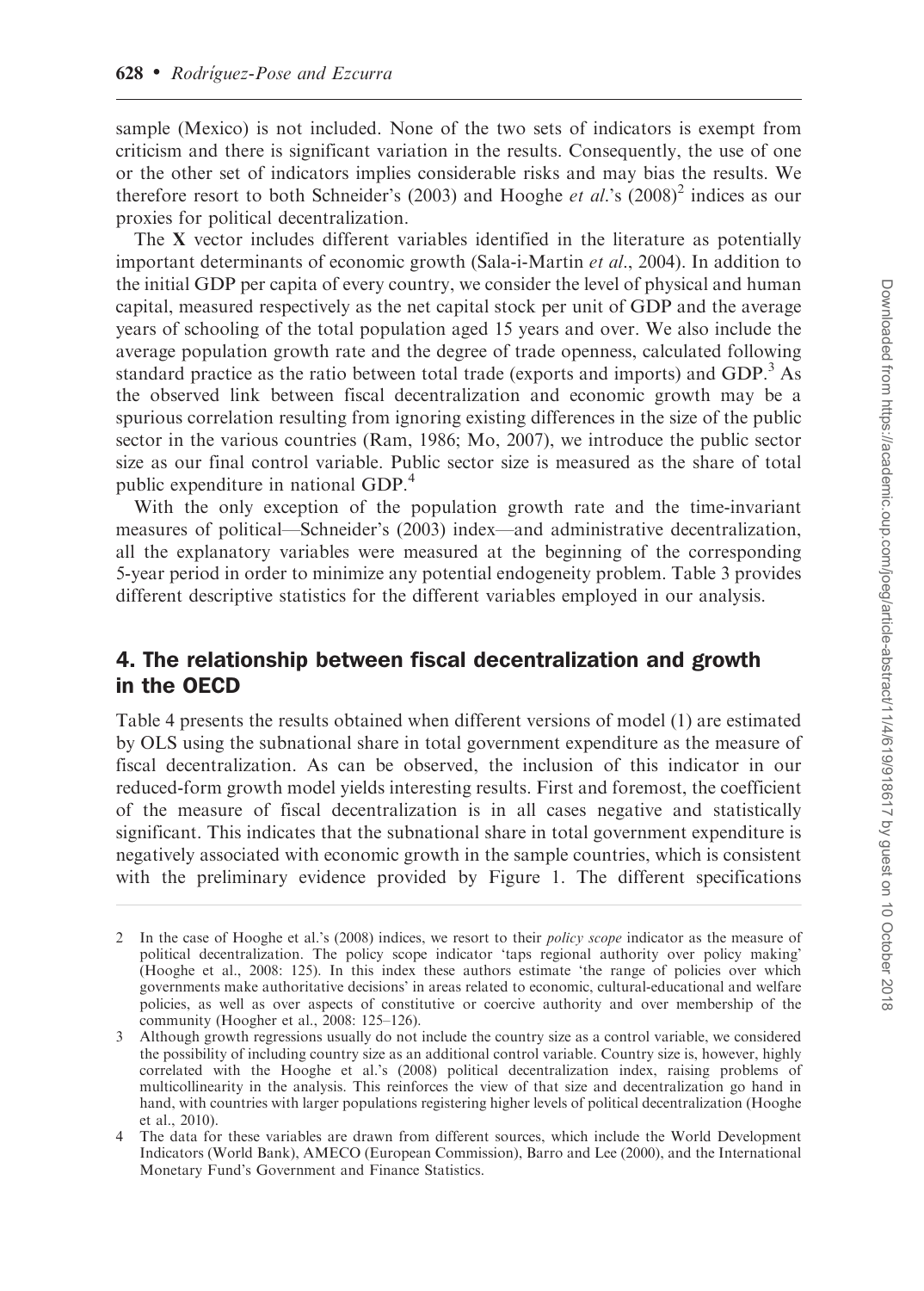| Variable                                                                                     | Mean                                                                                                                                                                                                                                                                                                        | Std. dev. | Minimum                                                                                                                                                                   | Maximum                                                                                                                                                       | Observations                                                                                                                                                                                                                                                                                                                                                                         | Comments                                                                                                                                                                                                                                        |
|----------------------------------------------------------------------------------------------|-------------------------------------------------------------------------------------------------------------------------------------------------------------------------------------------------------------------------------------------------------------------------------------------------------------|-----------|---------------------------------------------------------------------------------------------------------------------------------------------------------------------------|---------------------------------------------------------------------------------------------------------------------------------------------------------------|--------------------------------------------------------------------------------------------------------------------------------------------------------------------------------------------------------------------------------------------------------------------------------------------------------------------------------------------------------------------------------------|-------------------------------------------------------------------------------------------------------------------------------------------------------------------------------------------------------------------------------------------------|
|                                                                                              |                                                                                                                                                                                                                                                                                                             |           |                                                                                                                                                                           |                                                                                                                                                               |                                                                                                                                                                                                                                                                                                                                                                                      |                                                                                                                                                                                                                                                 |
| Economic growth                                                                              |                                                                                                                                                                                                                                                                                                             |           |                                                                                                                                                                           |                                                                                                                                                               |                                                                                                                                                                                                                                                                                                                                                                                      |                                                                                                                                                                                                                                                 |
| Fiscal decentralization: total expenditure                                                   |                                                                                                                                                                                                                                                                                                             |           |                                                                                                                                                                           |                                                                                                                                                               |                                                                                                                                                                                                                                                                                                                                                                                      |                                                                                                                                                                                                                                                 |
| Fiscal decentralization: total revenue                                                       |                                                                                                                                                                                                                                                                                                             |           |                                                                                                                                                                           |                                                                                                                                                               | $\overline{a}$ $\overline{a}$ $\overline{a}$ $\overline{a}$ $\overline{a}$ $\overline{a}$ $\overline{a}$ $\overline{a}$ $\overline{a}$ $\overline{a}$ $\overline{a}$ $\overline{a}$ $\overline{a}$ $\overline{a}$ $\overline{a}$ $\overline{a}$ $\overline{a}$ $\overline{a}$ $\overline{a}$ $\overline{a}$ $\overline{a}$ $\overline{a}$ $\overline{a}$ $\overline{a}$ $\overline{$ |                                                                                                                                                                                                                                                 |
|                                                                                              |                                                                                                                                                                                                                                                                                                             |           |                                                                                                                                                                           |                                                                                                                                                               |                                                                                                                                                                                                                                                                                                                                                                                      |                                                                                                                                                                                                                                                 |
| Fiscal decentralization: current expenditure<br>Fiscal decentralization: capital expenditure |                                                                                                                                                                                                                                                                                                             |           |                                                                                                                                                                           |                                                                                                                                                               |                                                                                                                                                                                                                                                                                                                                                                                      |                                                                                                                                                                                                                                                 |
| Fiscal decentralization: economic affairs expenditure                                        |                                                                                                                                                                                                                                                                                                             |           |                                                                                                                                                                           |                                                                                                                                                               |                                                                                                                                                                                                                                                                                                                                                                                      |                                                                                                                                                                                                                                                 |
| Fiscal decentralization: health expenditure                                                  | $\begin{array}{l} 0.023 \\ 0.033 \\ 0.354 \\ 0.555 \\ 0.01 \\ 0.023 \\ 0.035 \\ 0.01 \\ 0.01 \\ 0.01 \\ 0.01 \\ 0.01 \\ 0.01 \\ 0.01 \\ 0.01 \\ 0.01 \\ 0.01 \\ 0.01 \\ 0.01 \\ 0.01 \\ 0.01 \\ 0.01 \\ 0.01 \\ 0.01 \\ 0.01 \\ 0.01 \\ 0.01 \\ 0.01 \\ 0.01 \\ 0.01 \\ 0.01 \\ 0.01 \\ 0.01 \\ 0.01 \\ 0.$ |           | $-0.013144$ $-0.012144$ $-0.012144$ $-0.012144$ $-0.012144$ $-0.012144$ $-0.012144$ $-0.012144$ $-0.012144$ $-0.012144$ $-0.012144$ $-0.012144$ $-0.0121444$ $-0.0121444$ | $\begin{array}{l} 0.087 \\ 0.672 \\ 0.673 \\ 0.857 \\ 0.89 \\ 0.073 \\ 0.00 \\ 0.00 \\ 0.00 \\ 0.00 \\ 0.00 \\ 0.00 \\ 0.00 \\ 0.030 \\ 0.030 \\ \end{array}$ | $\frac{8}{6}$                                                                                                                                                                                                                                                                                                                                                                        | Time varying (annual)<br>Time varying (annual)<br>Time varying (annual)<br>Time varying (annual)<br>Time varying (annual)<br>Time varying (annual)<br>Time varying (annual)<br>Time varying (annual)<br>Time varying (annual)<br>Time varying ( |
| Fiscal decentralization: education expenditure                                               |                                                                                                                                                                                                                                                                                                             |           |                                                                                                                                                                           |                                                                                                                                                               | 198                                                                                                                                                                                                                                                                                                                                                                                  |                                                                                                                                                                                                                                                 |
| Fiscal decentralization: social protection expenditure                                       |                                                                                                                                                                                                                                                                                                             |           |                                                                                                                                                                           |                                                                                                                                                               | $\frac{198}{21}$                                                                                                                                                                                                                                                                                                                                                                     |                                                                                                                                                                                                                                                 |
| Political decentralization (Schneider)                                                       |                                                                                                                                                                                                                                                                                                             |           |                                                                                                                                                                           |                                                                                                                                                               |                                                                                                                                                                                                                                                                                                                                                                                      |                                                                                                                                                                                                                                                 |
| d.)<br>Political decentralization (Hooghe et                                                 |                                                                                                                                                                                                                                                                                                             |           |                                                                                                                                                                           |                                                                                                                                                               |                                                                                                                                                                                                                                                                                                                                                                                      |                                                                                                                                                                                                                                                 |
| Administrative decentralization                                                              |                                                                                                                                                                                                                                                                                                             |           |                                                                                                                                                                           |                                                                                                                                                               |                                                                                                                                                                                                                                                                                                                                                                                      |                                                                                                                                                                                                                                                 |
| GDP per capita                                                                               |                                                                                                                                                                                                                                                                                                             |           |                                                                                                                                                                           |                                                                                                                                                               |                                                                                                                                                                                                                                                                                                                                                                                      |                                                                                                                                                                                                                                                 |
| <sup>p</sup> hysical capital                                                                 |                                                                                                                                                                                                                                                                                                             |           |                                                                                                                                                                           |                                                                                                                                                               |                                                                                                                                                                                                                                                                                                                                                                                      |                                                                                                                                                                                                                                                 |
| Human capital                                                                                |                                                                                                                                                                                                                                                                                                             |           |                                                                                                                                                                           |                                                                                                                                                               |                                                                                                                                                                                                                                                                                                                                                                                      |                                                                                                                                                                                                                                                 |
| Population growth                                                                            |                                                                                                                                                                                                                                                                                                             |           |                                                                                                                                                                           | 46277.6<br>3.597<br>3.250<br>12.250<br>10.849<br>2.790                                                                                                        | ន្តិកត្តក្តុងនាគ                                                                                                                                                                                                                                                                                                                                                                     | Time varying (annual)                                                                                                                                                                                                                           |
| <b>Trade</b> openness                                                                        |                                                                                                                                                                                                                                                                                                             |           |                                                                                                                                                                           |                                                                                                                                                               |                                                                                                                                                                                                                                                                                                                                                                                      | l'ime varying (annual                                                                                                                                                                                                                           |
| Public sector size                                                                           |                                                                                                                                                                                                                                                                                                             |           |                                                                                                                                                                           |                                                                                                                                                               |                                                                                                                                                                                                                                                                                                                                                                                      | Time varying (annual                                                                                                                                                                                                                            |

Table 3. Descriptive statistics Table 3. Descriptive statistics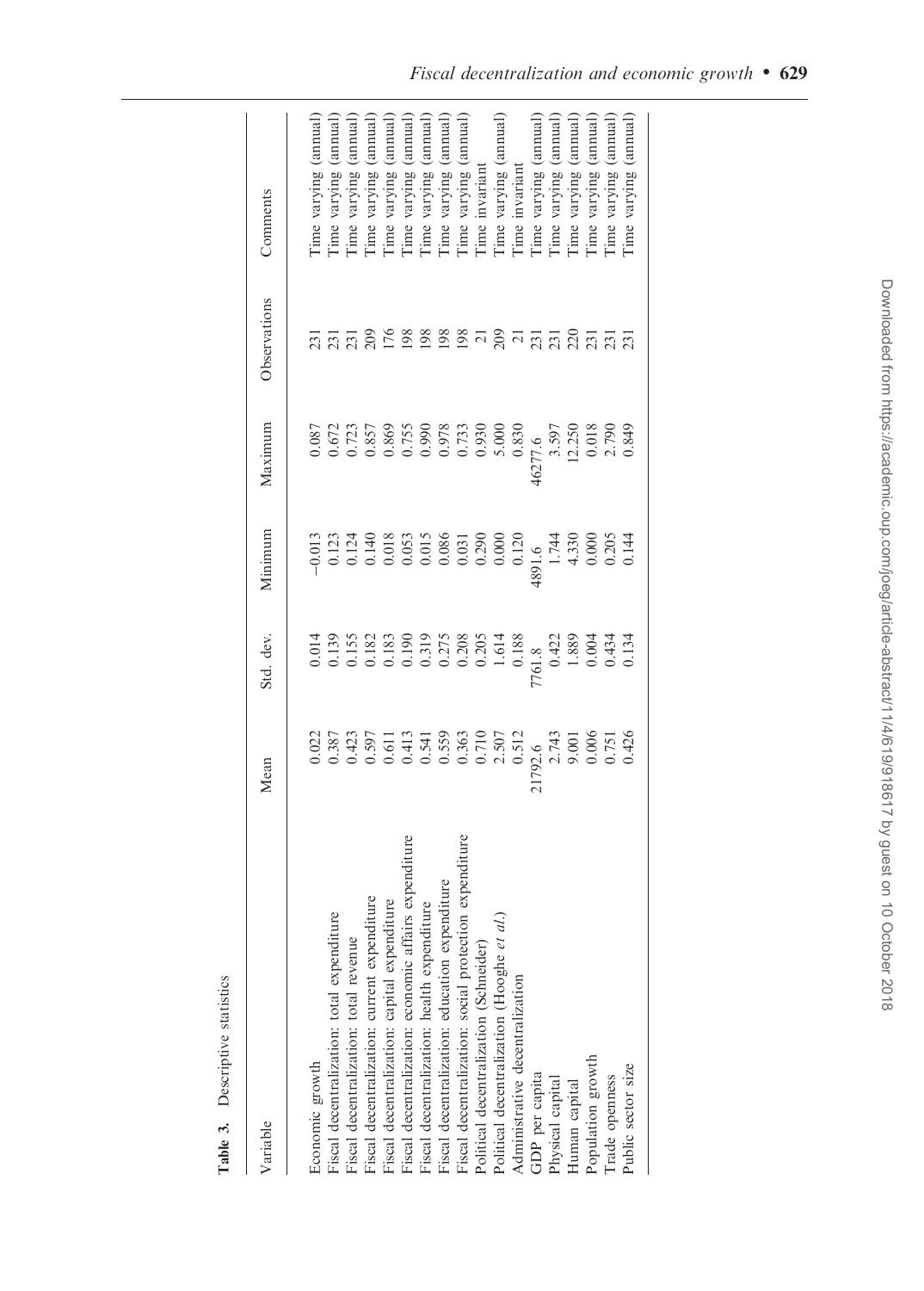| Explanatory variables           | (4.1)                 | (4.2)                 | (4.3)            | (4.4)               | (4.5)               | (4.6)                | (4.7)                 |
|---------------------------------|-----------------------|-----------------------|------------------|---------------------|---------------------|----------------------|-----------------------|
| Constant                        | $0.034***$<br>(0.004) | $0.044***$<br>(0.006) | 0.058<br>(0.038) | $0.067*$<br>(0.039) | $0.069*$<br>(0.038) | $0.080**$<br>(0.040) | $0.219***$<br>(0.043) |
| Fiscal decentralization:        | $-0.029***$           | $-0.019**$            | $-0.052***$      | $-0.090*$           | $-0.051***$         | $-0.092*$            | $-0.031***$           |
| total expenditure               | (0.009)               | (0.009)               | (0.011)          | (0.049)             | (0.012)             | (0.048)              | (0.011)               |
| (Fiscal decentralization:       |                       |                       |                  | 0.045               |                     | 0.049                |                       |
| total expenditure) <sup>2</sup> |                       |                       |                  | (0.052)             |                     | (0.051)              |                       |
| Political decentralization      |                       | $-0.004$              |                  |                     | 0.006               | 0.006                |                       |
| (Schneider)                     |                       | (0.006)               |                  |                     | (0.007)             | (0.007)              |                       |
| Political decentralization      |                       |                       |                  |                     |                     |                      | $-0.002**$            |
| (Hooghe et al.)                 |                       |                       |                  |                     |                     |                      | (0.001)               |
| Administrative                  |                       | $-0.022**$            |                  |                     | $-0.011*$           | $-0.011*$            | $-0.010$              |
| decentralization                |                       | (0.009)               |                  |                     | (0.006)             | (0.006)              | (0.006)               |
| GDP per capita (log)            |                       |                       | $-0.009**$       | $-0.010**$          | $-0.010**$          | $-0.011**$           | $-0.026***$           |
|                                 |                       |                       | (0.004)          | (0.004)             | (0.004)             | (0.004)              | (0.005)               |
| Physical capital                |                       |                       | $0.009**$        | $0.009**$           | $0.008**$           | $0.009**$            | $0.008**$             |
|                                 |                       |                       | (0.004)          | (0.004)             | (0.004)             | (0.004)              | (0.003)               |
| Human capital                   |                       |                       | $0.004***$       | $0.004***$          | $0.004***$          | $0.004***$           | $0.005***$            |
|                                 |                       |                       | (0.001)          | (0.001)             | (0.001)             | (0.001)              | (0.001)               |
| Population growth               |                       |                       | 0.489            | 0.501               | 0.317               | 0.332                | $0.701**$             |
|                                 |                       |                       | (0.380)          | (0.388)             | (0.336)             | (0.344)              | (0.309)               |
| Trade openness                  |                       |                       | $0.012***$       | $0.012***$          | $0.011**$           | $0.011***$           | $0.009***$            |
|                                 |                       |                       | (0.005)          | (0.005)             | (0.004)             | (0.004)              | (0.003)               |
| Public sector size              |                       |                       | $0.016**$        | $0.019**$           | 0.012               | $0.015*$             | 0.003                 |
|                                 |                       |                       | (0.008)          | (0.008)             | (0.008)             | (0.008)              | (0.008)               |
| $F$ -test                       | $10.50***$            | 5.65***               | $6.56***$        | $5.57***$           | 5.88***             | $5.08***$            | $8.62***$             |
| Adjusted $R^2$                  | 0.078                 | 0.145                 | 0.315            | 0.316               | 0.336               | 0.338                | 0.457                 |
| Countries                       | 21                    | 21                    | 20               | 20                  | 20                  | 20                   | 19                    |
| Observations                    | 231                   | 231                   | 220              | 220                 | 220                 | 220                  | 209                   |

Table 4. The impact of the degree of decentralization of total expenditure on economic growth

Notes: The dependent variable is in all cases the average growth of real per capita GDP over 5-year periods. Heteroskedasticity and autocorrelation consistent standard errors in parentheses. \*Significant at 10%; \*\*significant at 5%; \*\*\*significant at 1%.

estimated in Table 4 show that this finding is robust to the inclusion of additional explanatory variables in the analysis (Regressions 4.2–4.7) and to differences in the measurement of political decentralization (Regressions 4.2, 4.5 and 4.7). Accordingly, decentralization of public expenditure has a negative and robust impact on national economic performance across the OECD between 1990 and 2005.

Considering the possibility of a non-linear inverted U-shaped relationship between fiscal decentralization and economic growth (Thießen, 2003), we incorporated the square of the measure of fiscal decentralization employed as an additional regressor. However, as the results in regressions 4.4 and 4.6 of Table 4 indicate, the corresponding coefficient was not statistically significant.

Administrative decentralization, as measured by Schneider (2003), also matters for growth. The association between both variables is negative and significant (Regression 4.2). Nevertheless, some caution is required when interpreting this result, since in the full model the coefficient of the indicator of the level of administrative decentralization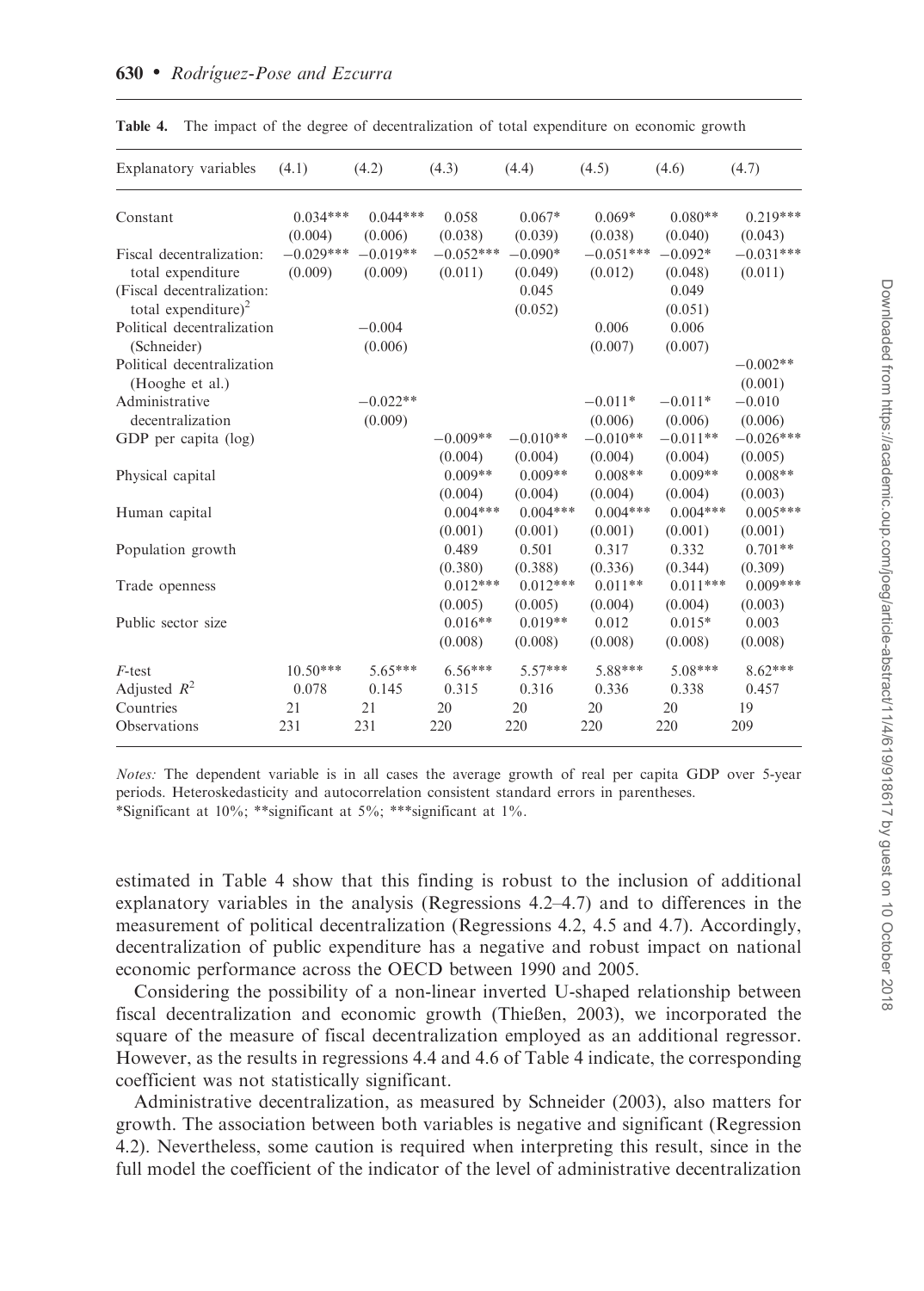is statistically significant only at the  $10\%$  level (Regression 4.6) and the variable is non-significant when introducing Hooghe et al.'s (2008) index of political decentralization (Regression 4.7). The impact of political decentralization on national economic performance is affected by the choice of variable. When using Schneider's (2003) political decentralization index, the coefficient is not statistically significant in any case, which appears to suggest that the degree to which the central government allows subcentral entities to carry out the political functions of governance does not affect economic growth (Regressions 4.2, 4.5 and 4.6). If we resort to Hooghe et al.'s (2008) political decentralization indicator (Regression 4.7), the coefficient in contrast points to—as in the case of fiscal and administrative decentralization—a negative and statistically significant relationship with economic growth, reinforcing the view that decentralization seems to have a detrimental effect on economic performance.

The various variables included in vector  $X$  tend to display the expected coefficients. The coefficient of initial GDP per capita is negative and statistically significant in all the specifications considered, indicating the existence of a process of conditional convergence across the sample countries (Barro, 1991; Barro and Sala-i-Martin, 1992). The analysis carried out also reveals that the stock of physical and human capital, and the degree of trade openness are positively correlated with the dependent variable, while the population growth rate is not statistically significant, with the exception of Regression 4.7 (Table 4). Finally, the negative relationship observed between the subnational share in total government expenditure and economic performance is not affected by the inclusion of public sector size in the analysis. This variable is not statistically significant when the indicators of the degree of political and administrative decentralization are taken into account in the estimation of the model (Table 4).

In order to confirm whether the negative link between fiscal decentralization and economic growth is robust, the analysis presented in Table 4 is repeated using the subnational share in total government revenue as the proxy for the degree of fiscal decentralization across the OECD. The results are shown in Table 5. In all cases higher levels of decentralized revenues are associated with lower growth rates in the ensuing years, which is in line with the empirical evidence provided by Table 4. Likewise, the coefficients of the remaining explanatory variables are basically a carbon copy of those presented in Table 4. Administrative decentralization is negatively connected with economic performance and the relationship between political decentralization and growth is affected by the choice of indicator: Schneider's (2003) political decentralization index is completely dissociated from economic performance, while Hooghe et al.'s (2008) indicator displays, once again, a negative and significant coefficient (Table 5). The control variables included in the analysis have similar coefficients to those discussed in Table 4, the only exception being the coefficient of the indicator of the public sector size, which is now positive and statistically significant in the full model, but not in Regression 5.7 (Table 5).

This negative association between fiscal decentralization and economic performance may be the consequence, as stated in the theoretical section, of differences in policy preferences by subnational governments, which may undermine overall growth potential. In order to test whether this is the case, we investigate, following Rodríguez-Pose et al. (2009), the role played in this context by current and capital expenditures. We estimate model (1) again, replacing the measures of fiscal decentralization employed so far with the subnational share in total government current expenditure and the subnational share in total government capital expenditure.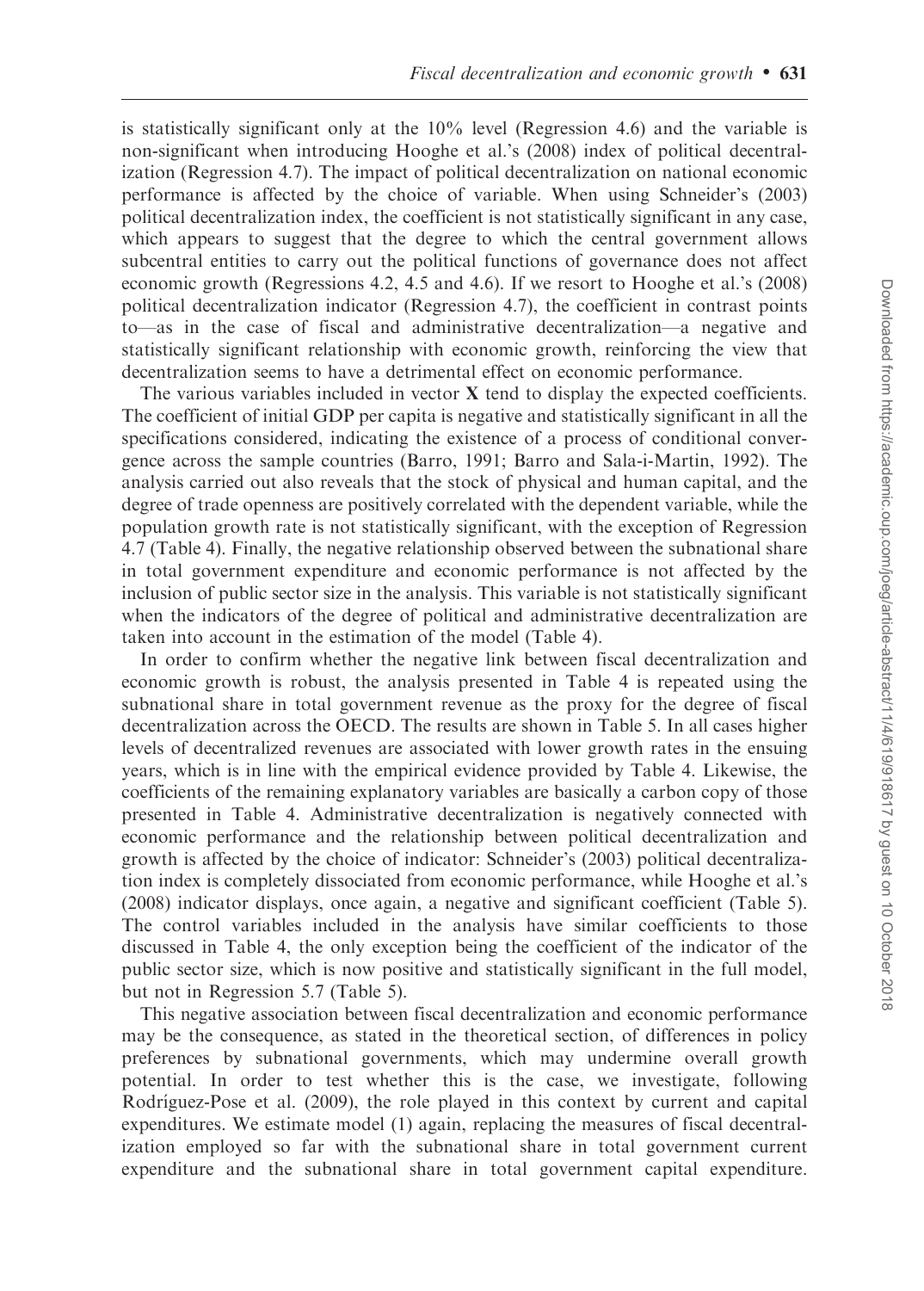| Explanatory variables      | (5.1)       | (5.2)      | (5.3)       | (5.4)      | (5.5)       | (5.6)      | (5.7.)      |
|----------------------------|-------------|------------|-------------|------------|-------------|------------|-------------|
| Constant                   | $0.033***$  | $0.045***$ | 0.061       | $0.070*$   | $0.075*$    | $0.087**$  | $0.236***$  |
|                            | (0.004)     | (0.006)    | (0.041)     | (0.042)    | (0.040)     | (0.042)    | (0.043)     |
| Fiscal decentralization:   | $-0.025***$ | $-0.017**$ | $-0.031***$ | $-0.064$   | $-0.029***$ | $-0.072*$  | $-0.019**$  |
| total revenue              | (0.008)     | (0.008)    | (0.009)     | (0.043)    | (0.009)     | (0.039)    | (0.008)     |
| (Fiscal decentralization:  |             |            |             | 0.037      |             | 0.050      |             |
| total revenue $)^2$        |             |            |             | (0.048)    |             | (0.042)    |             |
| Political decentralization |             | $-0.005$   |             |            | 0.002       | 0.002      |             |
| (Schneider)                |             | (0.007)    |             |            | (0.007)     | (0.007)    |             |
| Political decentralization |             |            |             |            |             |            | $-0.003***$ |
| (Hooghe et al.)            |             |            |             |            |             |            | (0.001)     |
| Administrative             |             | $-0.023**$ |             |            | $-0.015**$  | $-0.016**$ | $-0.011*$   |
| decentralization           |             | (0.009)    |             |            | (0.006)     | (0.006)    | (0.006)     |
| GDP per capita (log)       |             |            | $-0.009**$  | $-0.009**$ | $-0.010**$  | $-0.010**$ | $-0.027***$ |
|                            |             |            | (0.004)     | (0.004)    | (0.005)     | (0.005)    | (0.005)     |
| Physical capital           |             |            | $0.009**$   | $0.009***$ | $0.008**$   | $0.007**$  | $0.008**$   |
|                            |             |            | (0.004)     | (0.003)    | (0.004)     | (0.004)    | (0.003)     |
| Human capital              |             |            | $0.002**$   | $0.002*$   | $0.003***$  | $0.003***$ | $0.005***$  |
|                            |             |            | (0.001)     | (0.001)    | (0.001)     | (0.001)    | (0.001)     |
| Population growth          |             |            | 0.576       | $0.602*$   | 0.439       | 0.474      | $0.721**$   |
|                            |             |            | (0.401)     | (0.362)    | (0.348)     | (0.358)    | (0.314)     |
| Trade openness             |             |            | $0.011**$   | $0.012***$ | $0.009**$   | $0.009**$  | $0.008**$   |
|                            |             |            | (0.005)     | (0.004)    | (0.004)     | (0.004)    | (0.003)     |
| Public sector size         |             |            | $0.020**$   | $0.022*$   | $0.015**$   | $0.018**$  | 0.002       |
|                            |             |            | (0.008)     | (0.012)    | (0.007)     | (0.008)    | (0.008)     |
| Adjusted $R^2$             | 0.070       | 0.146      | 0.258       | 0.258      | 0.285       | 0.288      | 0.444       |
| $F$ -test                  | 9.67***     | $5.75***$  | $5.31***$   | $6.22***$  | 4.98***     | $4.21***$  | $7.82***$   |
| Countries                  | 21          | 21         | 20          | 20         | 20          | 20         | 19          |
| Observations               | 231         | 231        | 220         | 220        | 220         | 220        | 209         |

Table 5. The impact of the degree of decentralization of total revenue on economic growth

Notes: See Table 4.

Preferences for capital expenditure to the detriment of current expenditure are expected to have a higher impact on subsequent growth. Conversely, preferences for current expenditure may be detrimental for growth (Devrajan et al., 1996; Kneller et al., 1999). As shown in Table 6, the results of this analysis allow us to partially qualify our previous findings. With respect to the degree of decentralization of current expenditure, our estimates reveal the presence of an inverted U-shaped link between this variable and economic growth. Accordingly, the relationship under study is positive when the level of decentralization of current expenditure is increasing from relatively low levels, but beyond a certain threshold it turns negative. This raises the possibility of using the decentralization of current expenditure as a means to increase economic growth in relatively centralized countries, but also highlights the economic risks associated with increases in current expenditure in highly decentralized countries. By contrast, the results for the degree of decentralization of capital expenditure do not provide any evidence of a non-linear link with growth. The coefficient of this variable is in all cases negative and statistically significant, as occurs with the measures of fiscal decentralization employed in Tables 4 and 5.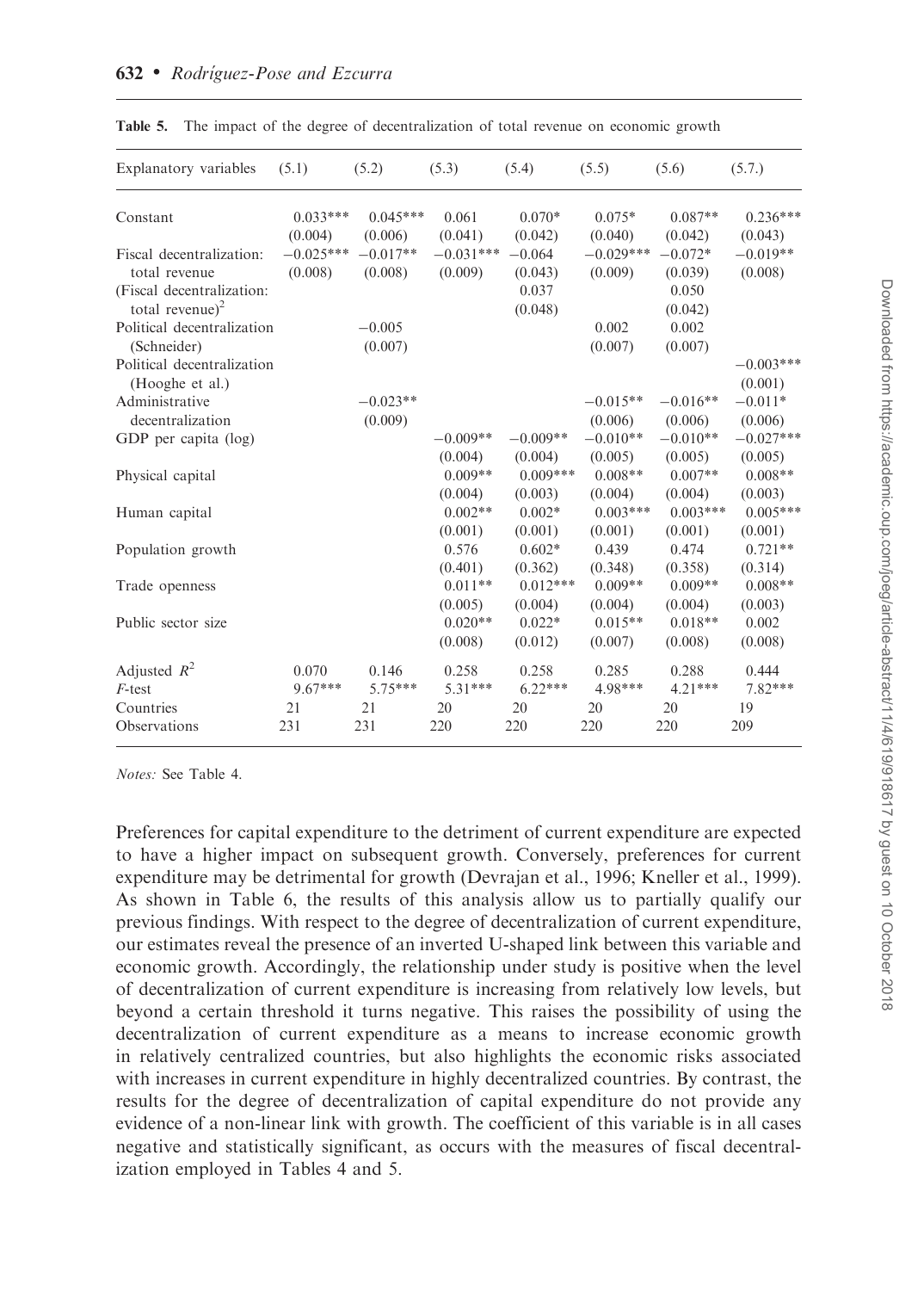| The impact of the degree<br>Table 6.                        | of decentralization of current and capital expenditures on economic growth |                                  |                        |                                   |                        |                                   |                        |                         |
|-------------------------------------------------------------|----------------------------------------------------------------------------|----------------------------------|------------------------|-----------------------------------|------------------------|-----------------------------------|------------------------|-------------------------|
| Explanatory variables                                       | (6.1)                                                                      | (6.2)                            | (6.3)                  | (6.4)                             | (6.5)                  | (6.6)                             | (6.7)                  | (6.8)                   |
| Constant                                                    | $0.243***$                                                                 | $0.269***$<br>$(0.042)$          | $0.300***$             | $0.352***$                        | $0.253***$             | $0.251***$<br>$(0.053)$           | $0.350***$             | $0.350***$<br>$(0.064)$ |
| Fiscal decentralization: current expenditure                | $-0.045***$<br>(0.045)                                                     | $0.072***$                       | $-0.052***$<br>(0.047) | $0.088**$<br>(0.049)              | (0.053)                |                                   | (0.064)                |                         |
| (Fiscal decentralization: current expenditure) <sup>2</sup> | (0.009)                                                                    | $-0.109**$<br>(0.030)<br>(0.028) | (0.009)                | $-0.132***$<br>(0.035)<br>(0.033) |                        |                                   |                        |                         |
| Fiscal decentralization: capital expenditure                |                                                                            |                                  |                        |                                   | $-0.031***$<br>(0.008) | $-0.027$<br>$(0.030)$<br>$-0.004$ | $-0.036***$<br>(0.007) | $-0.004$<br>(0.030)     |
| (Fiscal decentralization: capital expenditure) <sup>2</sup> |                                                                            |                                  |                        |                                   |                        | (0.026)                           |                        | (0.027)<br>$-0.030$     |
| Political decentralization (Schneider)                      |                                                                            |                                  | $0.021***$             | $0.023***$                        |                        |                                   | $0.024***$             | $0.027***$              |
| Administrative decentralization                             |                                                                            |                                  | (0.007)<br>$-0.002$    | $0.014**$<br>(0.007)              |                        |                                   | (0.008)<br>0.005       | (0.008)<br>0.009        |
|                                                             |                                                                            |                                  | (0.005)                | (0.006)                           |                        |                                   | (0.006)                | (0.006)                 |
| GDP per capita (log)                                        | $-0.031$ ***                                                               | $-0.035***$                      | $-0.039***$            | $-0.048***$                       | $-0.031$ ***           | $-0.031***$                       | $-0.044**$             | $-0.045***$             |
|                                                             | (0.005)                                                                    | (0.005)                          | (0.006)                | (0.006)                           | (0.006)                | (0.006)                           | (0.008)                | (0.008)                 |
| Physical capital                                            | $0.010**$                                                                  | $0.008**$                        | $0.011***$             | $0.009***$                        | $0.013***$             | $0.013***$                        | $0.013***$             | $0.011***$              |
|                                                             | (0.003)                                                                    | (0.003)                          | (0.003)                | (0.003)                           | (0.004)                | (0.004)                           | (0.003)                | (0.004)                 |
| Human capital                                               | $0.006***$<br>(0.001)                                                      | $0.006***$                       | $0.008***$<br>(0.001)  | $0.008***$                        | $0.004***$             | $0.001***$                        | $0.006***$             | $0.006***$              |
| Population growth                                           | $0.889***$                                                                 | $0.622**$<br>(0.001)             | $0.582*$               | (0.001)<br>0.390                  | $1.215***$<br>(0.001)  | $1.219***$<br>(0.001)             | $(0.001)$<br>1.006***  | $(0.001)$<br>1.052***   |
|                                                             | (0.344)                                                                    | (0.298)                          | (0.305)                |                                   | (0.380)                | (0.380)                           | (0.378)                | $(0.389)$<br>$0.022***$ |
| Trade openness                                              | $0.017***$                                                                 | $0.018***$                       | $0.020***$             | $(0.273)$<br>$0.025***$           | $0.016***$             | $0.016***$                        | $0.021***$             |                         |
|                                                             | (0.005)                                                                    | (0.004)                          | (0.004)                | (0.005)                           | (0.005)                | (0.005)                           | (0.005)                | (0.004)                 |
| Public sector size                                          | $0.021***$                                                                 | $0.008\,$                        | $0.016**$              | $0.004$                           | $0.021**$              | $0.021***$                        | $0.016*$               | 0.012                   |
|                                                             | $(0.007)$                                                                  | (0.008)                          | $(0.007)$              | (0.008)                           | (0.009)                | (0.010)                           | (0.009)                | (0.010)                 |
| Adjusted $R^2$                                              | 0.433                                                                      | 0.496                            | 0.496                  | 0.558                             | 0.420                  | 0.417                             | 0.494                  | 0.497                   |
| F-test                                                      | $9.47***$                                                                  | $9.36***$                        | $9.14***$              | $8.91***$                         | $6.24***$              | $5.40***$                         | $6.35***$              | 5.51 ***                |
| Countries                                                   |                                                                            | $\overline{19}$                  | $\overline{19}$        | $\overline{19}$                   | $\overline{16}$        | $\overline{16}$                   | 16                     | 16                      |
| Observations                                                | 209                                                                        | 209                              | 209                    | 209                               | 176                    | 176                               | 176                    | 176                     |
|                                                             |                                                                            |                                  |                        |                                   |                        |                                   |                        |                         |

Notes: See Table 4. Notes: See Table 4.

Downloaded from https://academic.oup.com/joeg/article-abstract/11/4/619/918617 by guest on 10 October 2018 Downloaded from https://academ[ic](http://joeg.oxfordjournals.org/).[oup](http://joeg.oxfordjournals.org/).[com/joeg/article](http://joeg.oxfordjournals.org/)-[abstr](http://joeg.oxfordjournals.org/)act/11/4/619/918617 by guest on 10 October 2018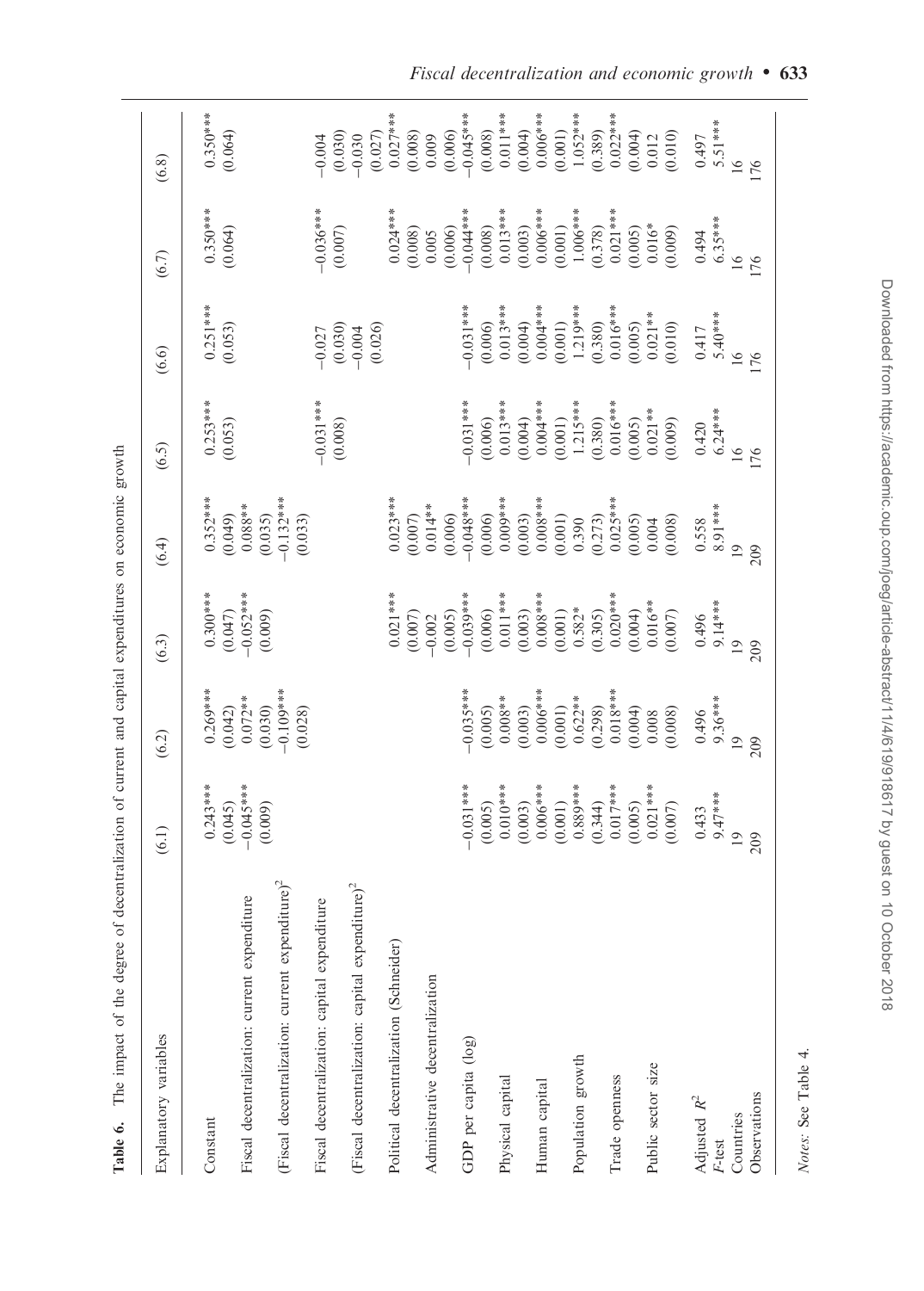The division of subnational expenditure between current and capital expenditure affects the coefficients of political and administrative decentralization (Table 6). Using Schneider's (2003) index, the degree of political decentralization now seems to exert a positive influence on economic growth, while the degree of administrative decentralization is not statistically significant in most cases. But this association of political decentralization with economic growth is sensitive to the choice of index used. When resorting to Hooghe et al.'s (2008) index, the impact of political decentralization is marginally negative and significant, when controlling for the fiscal decentralization of current expenditures, and negative but not significant, when controlling for capital expenditures (Table A1 in appendix). As in the case of the results reported in Tables 4 and 5, the effect of these variables on economic growth is contingent on the measure of decentralization used.

By threading at a finer level and considering the impact of the subnational share in total government expenditure on economic affairs, health, education and social protection, we aim to complete the picture and further analyse the robustness of our previous findings. These four decentralization indicators are included as explanatory variables in model (1). The results of this analysis are presented in Tables 7 and 8. The estimates carried out reveal that the coefficients of these variables are negative and statistically significant in all cases, regardless of the controls used in the analysis. This confirms the existence of a negative relationship between the level of the decentralization of these types of expenditure and the dependent variable. That is, the level of decentralization of expenditure on economic affairs, health, education and social protection is negatively correlated with economic growth. Likewise, the empirical evidence supplied by Tables 7 and 8 does not suggest the presence of a non-linear link between these measures of fiscal decentralization and economic performance in the sample countries.

Finally, it is worth noting that different preferences for expenditure among subnational governments affect the link between political and fiscal decentralization and economic growth and that this relationship is, once again, contingent on the choice of indicator. When resorting to Schneider's (2003) index, political decentralization is positively and significantly associated with growth in the cases of territories with a preference for expenditure on economics affairs and education, but not in the case of health and social protection (Tables 7 and 8). Using Hooghe et al.'s (2008) index, political decentralization is negatively connected to economic performance in the cases of preferences for health, education and social protection expenditure, but not in cases of preferences for economic affairs expenditure (Tables A2 and A3 in appendix).

#### 5. Concluding remarks

The aim of the article has been to tackle the question of whether fiscal decentralization is beneficial for economic growth or not. The often positive way in which fiscal decentralization has been portrayed by proponents of devolution—almost as a solution to the economic ills of well-off and lagging-behind regions alike—has for long contrasted with the contradicting results of the scholarly analyses which have delved into the question from different perspectives and in different parts of the world. We have hence sought to revisit this matter from a somewhat distinct angle to that of previous studies. First, we have concentrated our analysis on a group of relatively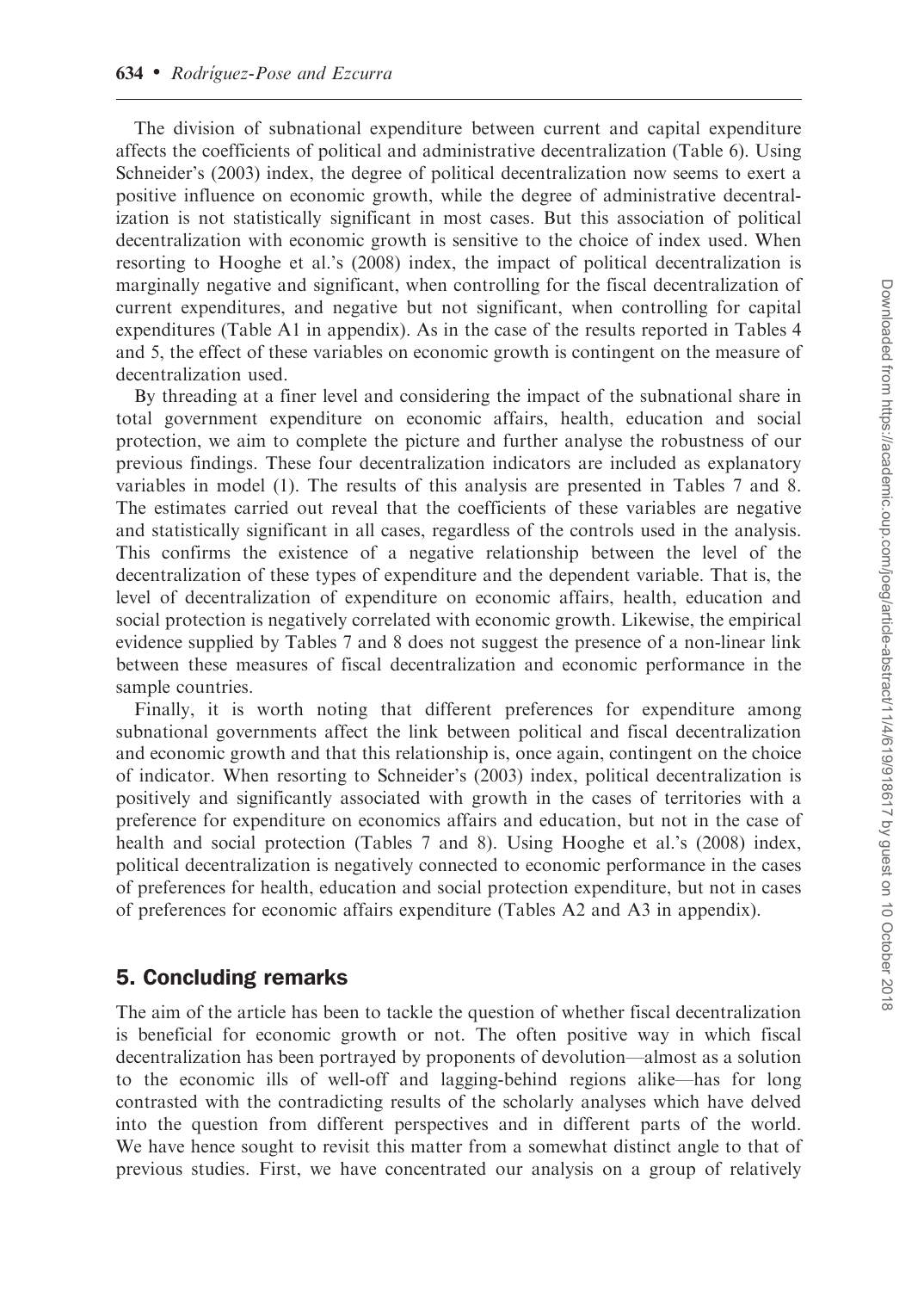| of decentralization of economic affairs and health expenditures on economic growth<br>The impact of the degree<br>Table 7. |                                   |                                 |                                   |                                                   |                       |                                                                      |                       |                                 |
|----------------------------------------------------------------------------------------------------------------------------|-----------------------------------|---------------------------------|-----------------------------------|---------------------------------------------------|-----------------------|----------------------------------------------------------------------|-----------------------|---------------------------------|
| Explanatory variables                                                                                                      | (7.1)                             | (7.2)                           | (7.3)                             | (7.4)                                             | (7.5)                 | (7.6)                                                                | (7.7)                 | (7.8)                           |
| Constant                                                                                                                   | $0.323***$                        | $0.333***$<br>(0.049)           | $0.372***$                        |                                                   | $0.159***$            | $0.156***$<br>$(0.050)$                                              | $0.182***$<br>(0.056) | $0.199***$                      |
| Fiscal decentralization: economic affairs expenditure                                                                      | $-0.038***$<br>(0.050)<br>(0.007) | 0.019                           | $(0.052)$<br>-0.043***<br>(0.007) | 0.378***<br>(0.052)<br>0.007<br>0.032)<br>(0.059* | (0.050)               |                                                                      |                       | (0.060)                         |
| (Fiscal decentralization: economic affairs expenditure) <sup>2</sup>                                                       |                                   | $(0.035)$<br>-0.067*<br>(0.038) |                                   | (0.035)                                           |                       |                                                                      |                       |                                 |
| Fiscal decentralization: health expenditure                                                                                |                                   |                                 |                                   |                                                   | $-0.012**$<br>(0.005) |                                                                      | $-0.011**$            | 0.016                           |
| (Fiscal decentralization: health expenditure) <sup>2</sup>                                                                 |                                   |                                 |                                   |                                                   |                       | (0.011)<br>$\begin{array}{c} 0.006 \\ (0.013) \\ -0.017 \end{array}$ | (0.005)               | $-0.024*$<br>(0.016)<br>(0.013) |
| Political decentralization (Schneider)                                                                                     |                                   |                                 | $0.016**$                         | $0.016**$                                         |                       |                                                                      | $0.008\,$             | $0.012\,$                       |
|                                                                                                                            |                                   |                                 | (0.006)                           | (0.006)                                           |                       |                                                                      | (0.008)               | (0.008)                         |
| Administrative decentralization                                                                                            |                                   |                                 | $-0.010*$<br>(0.006)              | $-0.010*$<br>(0.006)                              |                       |                                                                      | (0.007)<br>$-0.004$   | (0.008)<br>$0.004$              |
| GDP per capita (log)                                                                                                       | $-0.036***$                       | $-0.039***$                     | $-0.042***$                       | $-0.044***$                                       | $-0.021$ ***          | $-0.021***$                                                          | $-0.024***$           | $-0.026***$                     |
|                                                                                                                            | (0.006)                           | (0.005)                         | (0.006)                           | (0.006)                                           | (0.006)               | (0.005)                                                              | (0.007)               | $(0.007)$                       |
| Physical capital                                                                                                           | $0.007***$                        | 0.004                           | $0.005*$                          | 0.003                                             | $0.010**$             | $0.009**$                                                            | $0.009**$             | $0.007***$                      |
|                                                                                                                            | (0.003)                           | (0.003)                         | (0.003)                           | (0.003)                                           | (0.004)               | (0.004)                                                              | (0.004)               | (0.003)                         |
| Human capital                                                                                                              | $0.004***$<br>(0.001)             | $0.005***$<br>(0.001)           | $0.006***$<br>(0.001)             | $0.006***$<br>(0.001)                             | $0.002**$<br>(0.001)  | $0.002**$<br>(0.001)                                                 | $0.003**$             | $0.002***$                      |
| Population growth                                                                                                          | $1.420***$                        | $1.427***$                      | $1.058***$                        | $1.070***$                                        | $1.443***$            | $1.388***$                                                           | $(0.001)$<br>1.244*** | $(0.001)$<br>1.241***           |
|                                                                                                                            | (0.351)                           | (0.351)                         | (0.333)                           | (0.334)                                           | (0.465)               | (0.453)                                                              | $(0.437)$<br>0.013**  | (0.432)                         |
| Trade openness                                                                                                             | $0.017***$<br>(0.004)             | $0.017***$<br>(0.004)           | $0.017***$<br>(0.004)             | $0.017***$                                        | $0.013***$<br>(0.005) | $0.012***$<br>(0.005)                                                | (0.005)               | $0.015***$<br>(0.005)           |
| Public sector size                                                                                                         | $-0.006$                          | 0.005                           | $-0.014$                          | (0.004)<br>$-0.004$                               | $0.035***$            | $0.035***$                                                           | $0.032***$            | $0.032***$                      |
|                                                                                                                            | (0.009)                           | (0.012)                         | (0.009)                           | (0.011)                                           | (0.010)               | (0.009)                                                              | (0.010)               | (0.010)                         |
| Adjusted $R^2$                                                                                                             | 0.486                             | 0.496                           | 0.540                             | 0.547                                             | 0.346                 | 0.353                                                                | 0.352                 | 0.362                           |
| $F\text{-test}$                                                                                                            | $8.96***$                         | 8.69***                         | 8.89****                          | 8.79****                                          | 5.79***               | $5.36***$                                                            | 4.93***               | 4.74***                         |
| Countries                                                                                                                  | 18                                | $\frac{8}{18}$                  | $\overline{18}$                   | $\overline{18}$                                   | $\frac{8}{18}$        | $\overline{18}$                                                      | $\overline{18}$       | $\overline{18}$                 |
| Observations                                                                                                               | 198                               | 198                             | 198                               | 198                                               | 198                   | 198                                                                  | 198                   | 198                             |
|                                                                                                                            |                                   |                                 |                                   |                                                   |                       |                                                                      |                       |                                 |

Notes: See Table 4. Notes: See Table 4.

Downloaded from https://academic.oup.com/joeg/article-abstract/11/4/619/918617 by guest on 10 October 2018 Downloaded from https://academ[ic](http://joeg.oxfordjournals.org/).[oup](http://joeg.oxfordjournals.org/).[com/joeg/article](http://joeg.oxfordjournals.org/)-[abstr](http://joeg.oxfordjournals.org/)act/11/4/619/918617 by guest on 10 October 2018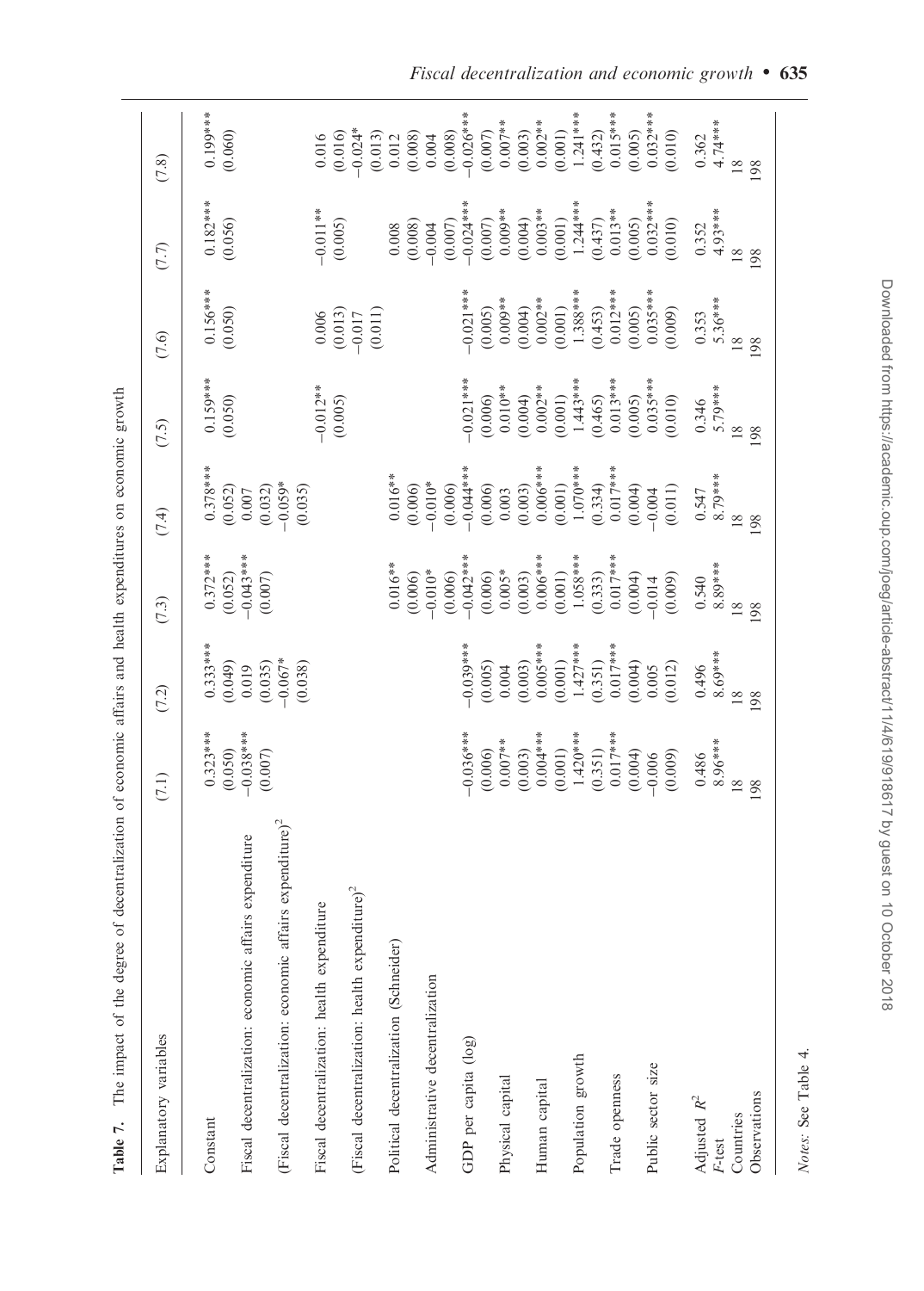| Explanatory variables                                                 | (8.1)                 | (8.2)                                                      | (8.3)                              | (8.4)                              | (8.5)                   | (8.6)                          | (8.7)                 | (8.8)                 |
|-----------------------------------------------------------------------|-----------------------|------------------------------------------------------------|------------------------------------|------------------------------------|-------------------------|--------------------------------|-----------------------|-----------------------|
|                                                                       |                       |                                                            |                                    |                                    |                         |                                |                       |                       |
| Constant                                                              | $0.254***$            | $0.244***$                                                 | $0.354***$                         |                                    | $0.213***$              | $0.181***$                     | $0.247***$            | $0.220***$            |
| Fiscal decentralization: education expenditure                        | $-0.029**$<br>(0.045) | $-0.053*$<br>(0.044)                                       | $(0.053)$<br>-0.040***             | $0.370***$<br>(0.052)<br>-0.020    | (0.050)                 | (0.050)                        | (0.055)               | (0.056)               |
| (Fiscal decentralization: education expenditure) <sup>2</sup>         | (0.005)               | $\begin{array}{c} (0.030) \\ 0.020 \\ (0.023) \end{array}$ | (0.007)                            | (0.020)<br>(0.025)                 |                         |                                |                       |                       |
| Fiscal decentralization: social protection expenditure                |                       |                                                            |                                    |                                    | $-0.008$<br>(0.005)     |                                | $-0.010*$             | $-0.055*$             |
| (Fiscal decentralization: social protection expenditure) <sup>2</sup> |                       |                                                            |                                    |                                    |                         | $-0.051*$<br>(0.028)<br>0.057  | (0.006)               | $(0.030)$<br>0.059    |
| Political decentralization (Schneider)                                |                       |                                                            | $0.028***$                         | $0.030***$                         |                         | (0.037)                        | 0.013                 | $0.014*$<br>(0.038)   |
|                                                                       |                       |                                                            | (0.008)                            | (0.008)                            |                         |                                | (0.008)               | (0.008)               |
| Administrative decentralization                                       |                       |                                                            | $0.012*$                           | $0.013*$                           |                         |                                | $-0.002$              | 0.004                 |
|                                                                       |                       |                                                            | (0.007)                            | (0.007)                            |                         |                                | (0.007)               | (0.007)               |
| GDP per capita (log)                                                  | $-0.030**$            | $-0.029***$                                                | $-0.045***$                        | $-0.047***$                        | $-0.025***$             | $-0.022***$                    | $-0.029***$           | $-0.027***$           |
|                                                                       | (0.005)               | (0.005)                                                    | (0.007)                            | (0.007)                            | (0.006)                 | (0.006)                        | (0.007)               | (0.007)               |
| Physical capital                                                      | 0.004                 | 0.004                                                      | 0.004                              | 0.003                              | 0.004                   | 0.005                          | 0.003                 | 0.005                 |
|                                                                       | (0.003)               | (0.003)                                                    | (0.003)                            | (0.003)                            | (0.004)                 | (0.004)                        | (0.003)               | (0.004)               |
| Human capital                                                         | $0.007***$<br>(0.001) | $0.007***$<br>(0.001)                                      | $0.010***$<br>(0.002)              | $0.010***$<br>(0.001)              | $0.002**$<br>(0.001)    | $0.003**$<br>(0.001)           | $0.003***$<br>(0.001) | $0.003***$<br>(0.001) |
| Population growth                                                     | $0.637**$             | $0.640*$                                                   | 0.190                              | 0.154                              | $1.117**$               | $1.127***$                     | $0.869**$             | $0.945***$            |
|                                                                       | (0.321)               | (0.329)                                                    | $(0.326)$<br>$0.021***$            | $(0.326)$<br>$0.022***$            | (0.435)                 | (0.419)                        | (0.414)               | (0.400)               |
| Trade openness                                                        | $0.014***$            | $0.014***$                                                 |                                    |                                    | $0.014***$              | $0.015***$                     | $0.015***$            | $0.018***$            |
|                                                                       | (0.004)               |                                                            |                                    |                                    | $(0.005)$<br>$0.021***$ |                                | $(0.005)$<br>0.018**  | $(0.006)$<br>0.017**  |
| Public sector size                                                    | $0.000$               | $(0.004)$<br>0.005<br>0.010)                               | $(0.004)$<br>$-0.010$<br>$(0.010)$ | $(0.004)$<br>$-0.015$<br>$(0.012)$ |                         | $(0.005)$<br>0.019**<br>0.008) |                       |                       |
|                                                                       | (0.009)               |                                                            |                                    |                                    | (0.008)                 |                                | (0.008)               | (0.008)               |
| Adjusted $R^2$                                                        | 0.438                 | 0.440                                                      | 0.521                              | 0.522                              | 0.325                   | 0.334                          | 0.345                 | 0.352                 |
| $F\text{-test}$                                                       | $8.74***$             | 8.49****                                                   | $9.59***$                          | $9.49***$                          | 5.21 ***                | $4.73***$                      | $4.40***$             | $4.26***$             |
| Countries                                                             | 18                    | 18                                                         | $\overline{18}$                    | $\frac{8}{2}$                      | $\overline{8}$          | $\frac{8}{18}$                 | $\frac{8}{2}$         | 18                    |
| Observations                                                          | 198                   | 198                                                        | 198                                | 198                                | 198                     | 198                            | 198                   | 198                   |
|                                                                       |                       |                                                            |                                    |                                    |                         |                                |                       |                       |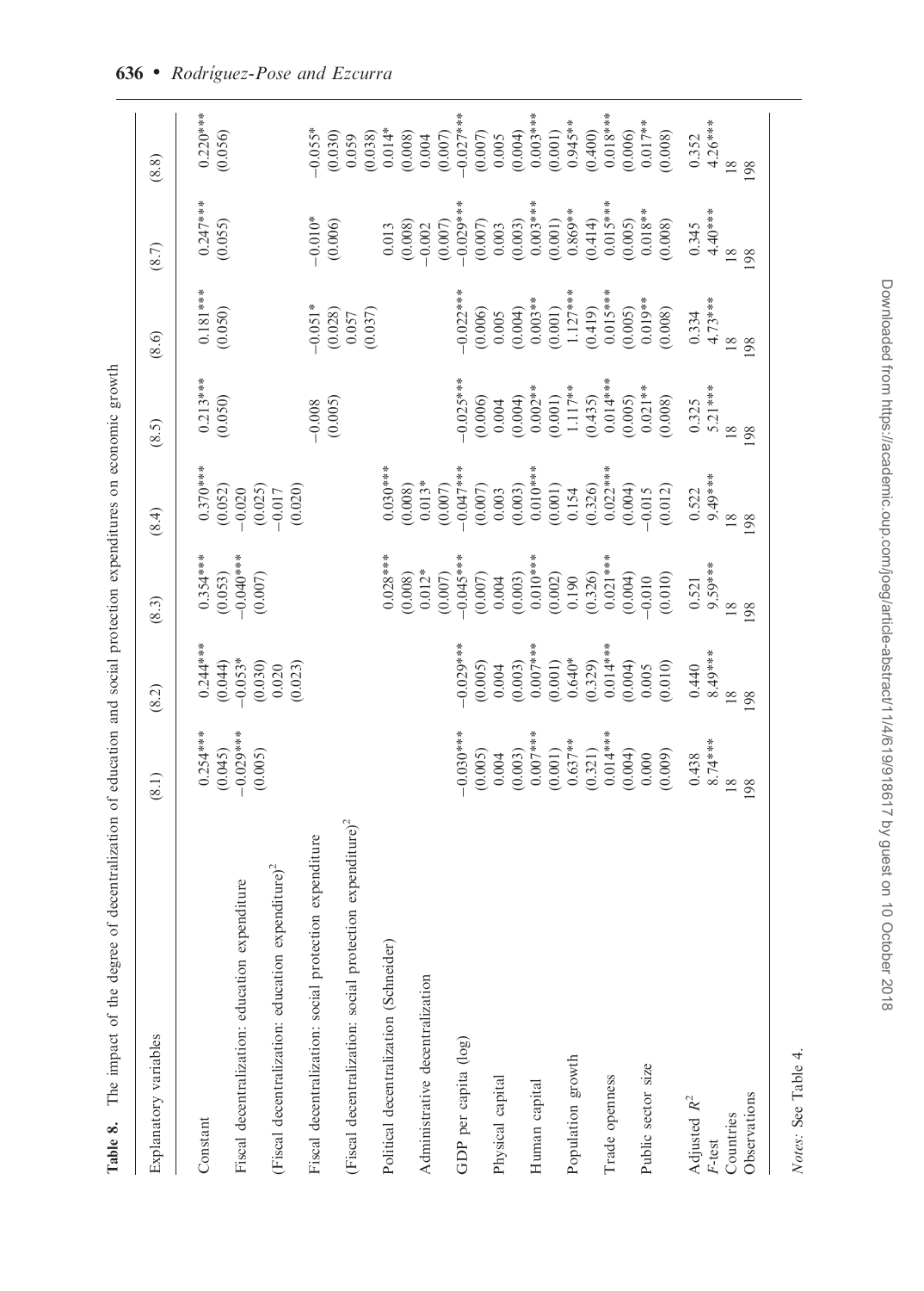wealthy nations belonging to the OECD for the period 1990–2005. While this sort of approach is not new (cf. Thießen, 2003; Thornton, 2007; Baskaran and Feld, 2009), it has the advantage of reducing the noise that the comparison of countries with widely diverse starting points and levels of wealth would introduce. Second and perhaps most importantly, we have approached fiscal decentralization not as a unique, self-standing phenomenon, but one which is inserted in a broader process of decentralization. Decentralization is by no means dominated by revenue and expenditure issues and it is often the case that political and administrative decisions play an equal, if not more important role, in decisions about whether to decentralize further or not. As a consequence, we have introduced a number of measures of political and administrative decentralization into the analysis, in order to unveil the interaction among these three types of decentralization and between them and economic performance. Third, as a means to check the robustness of the results, the article considers both the expenditure and the revenue side of fiscal decentralization, as well as, within the expenditure side, how different the various expenditure preferences of subnational governments ranging from current to capital expenditure and more specifically focusing on preference by subnational governments for economic affairs, health, education or welfare expenditure—affect the relationship between fiscal decentralization and economic performance. Finally, as an additional robustness test, we control for a series of structural factors which have traditionally been regarded as influencing economic performance.

The results of the analysis highlight that, given the recent levels of fiscal decentralization of the countries of the OECD, fiscal decentralization seems to be causing more harm than good from a growth perspective. The connection between fiscal decentralization and economic performance is negative, significant and robust to the inclusion of measurements of political and administrative decentralization and of a number of control variables. It is also not affected by whether we are looking at the expenditure or the revenue side of decentralization or by preferences for specific types of expenditure by subnational governments. The association also seems to be linear, with little indication of an inverted U-shaped relationship: the negative impact of decentralization on economic growth rises as countries in the OECD intensify the fiscal decentralization process. And this negative relationship happens regardless of whether decentralized governments display preferences for capital or current expenditure or feel more inclined to promote health, education, welfare expenditure or choose expenditure in economic affairs. The only exception to this trend occurs in cases of preferences for current expenditure in relatively low levels of fiscal decentralization. In these cases there is some margin of manoeuvre for governments, as moderate increases in fiscal decentralization may have a positive impact on economic growth.

The negative association between fiscal decentralization and growth is more robust than that between other types of decentralization and growth. Administrative decentralization also tends to display a negative connection to economic performance, although this connection is weaker and less robust than that of fiscal decentralization. Political decentralization exhibits a relationship with economic growth that is highly sensitive to the choice of measurement of political decentralization. With some types of indicators political decentralization has a positive impact on economic growth, while, with others, the connection is negative. But these differences linked to the choice of indicators of political decentralization do not in any case affect the robustness of the negative association between fiscal decentralization and growth.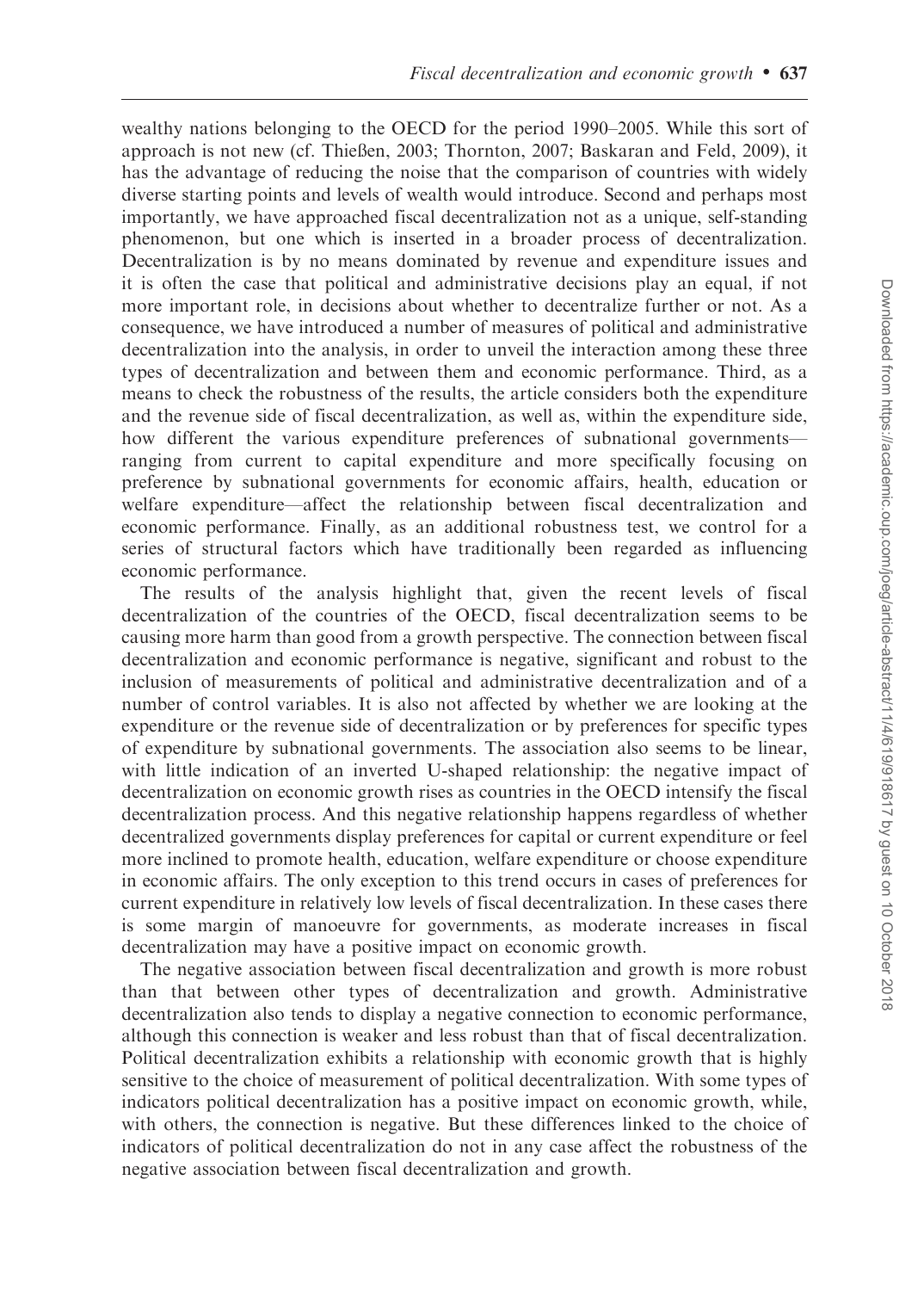Overall, the analysis shows that, at least in the case of OECD countries, the potential economic benefits of fiscal decentralization in terms of economic performance are more than counterweighed by the potential economic pitfalls of transferring ever greater resources to subnational tiers of government. Any potential benefits of fiscal decentralization in the form of greater territorial cohesion (Rodríguez-Pose and Ezcurra, 2010) are thus counterbalanced by lower aggregate growth. And political and administrative measures of decentralization seem to be unable to offset this trend. Hence, in the case of the OECD, while fiscal decentralization may still be an adequate way to preserve and promote regional identity and culture, the claim that it will also bring about some sort of economic dividend can be considered as questionable.

### Acknowledgements

The authors are grateful to the anonymous reviewers, to Neil Wrigley, the editor, and to participants in seminars in London, Madrid and Valencia for their useful comments to earlier versions of the article. They will also like to thank Ramiro Gil Serrate for his work in the compilation and the setting up of the database.

## Funding

This research has benefited from the generous financial support of a Leverhulme Trust Major Research Fellowship and of the Centro International de Estudios Económicos y Sociales (CIEES, Madrid), of the PROCIUDAD-CM programme, and of the Spanish Ministry of Science and Innovation (Project ECO2008-05072-C02-02/ECON). It is also part of the research programme of the independent UK Spatial Economics Research Centre funded by the Economic and Social Research Council (ESRC), Department for Business, Innovation, and Skills, Communities and Local Government, and the Welsh Assembly Government. The support of these funders is acknowledged. The views expressed are those of the authors and do not necessarily represent the views of the funders.

## References

- Akai, N., Sakata, M. (2002) Fiscal decentralization contributes to economic growth: evidence from state-level cross-section data for the United States. Journal of Urban Economics, 52: 93–108.
- Barro, R.J. (1991) Economic growth in a cross-section of countries. *Quarterly Journal of* Economics, 106: 407–444.
- Barro, R.J., Lee, J.W. (2000) International data on educational attainment: updates and implications. Working Paper No. 042, Center for International Development (CID), Harvard University.
- Barro, R.J., Sala-i-Martin, X. (1992) Convergence. Journal of Political Economy, 100: 407–443.
- Baskaran, T., Feld, L.P. (2009) Fiscal decentralization and economic growth in OECD countries: is there a relationship? CESIFO Working Paper No 2721.
- Brennan, G., Buchanan, J.M. (1980) The Power to Tax: Analytical Foundations of a Fiscal Constitution. Cambridge, MA: Cambridge University Press.
- Breton, A. (1996) Competitive Governments: An Economic Theory of Politics and Public Finance. Cambridge, MA: Cambridge University Press.
- Davoodi, H., Zou, H. (1998) Fiscal decentralization and economic growth: a cross country study. Journal of Urban Economics, 43: 244–257.
- Devrajan, S, Swaroop, V., Zou, H.-F. (1996) The composition of public expenditure and economic growth. Journal of Monetary Economics, 37: 313–344.
- Dillinger, W. (1994) Decentralization and its implications for urban service delivery. Urban Management Program Discussion Paper 16, World Bank.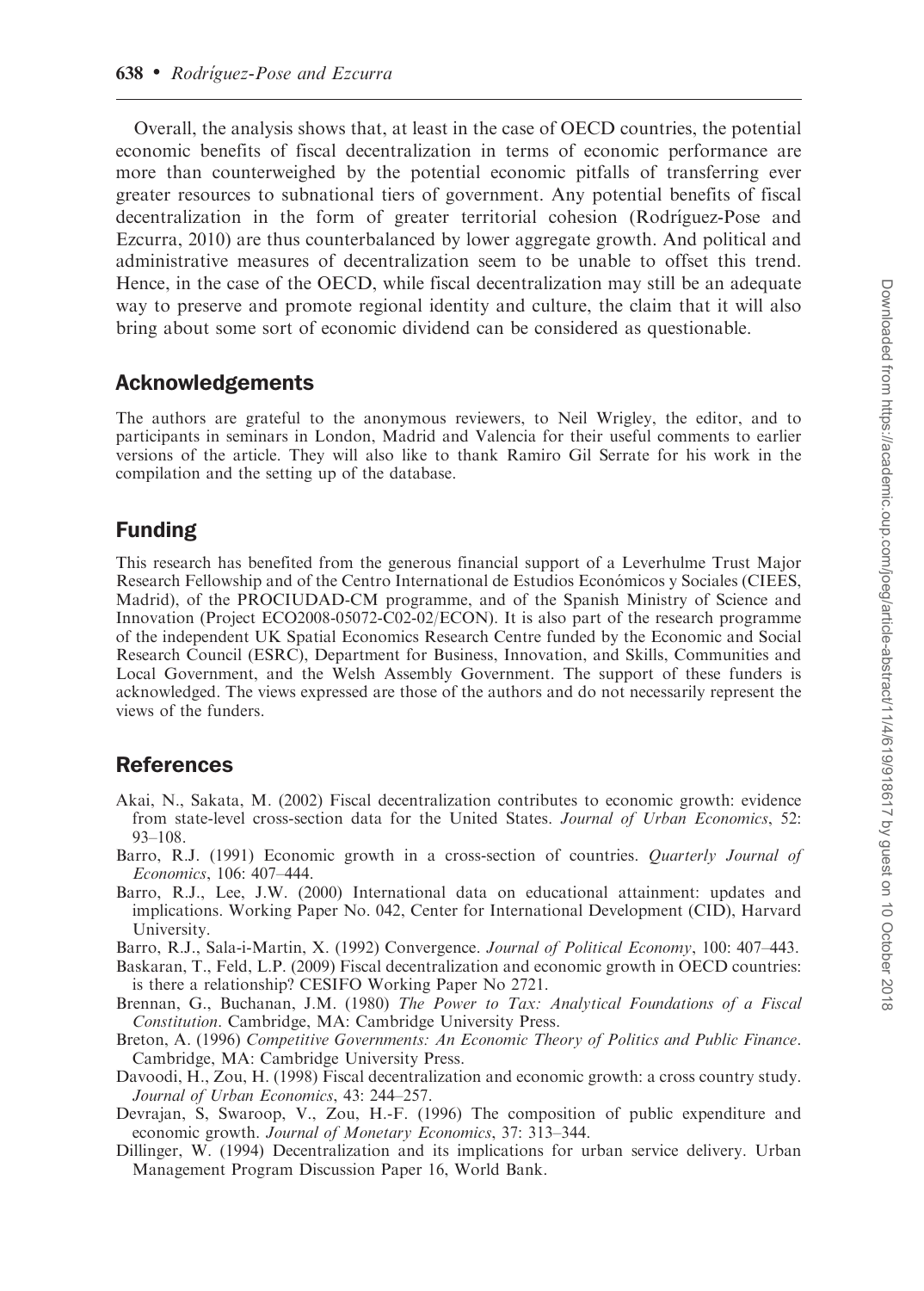Donohue, J.D. (1997) Disunited States. New York: HarperCollins Publishers.

- Ebel, R.D., Yilmaz, S. (2002) On the measurement and impact of fiscal decentralization. Policy Research Working Paper 2809, World Bank.
- Eusko Jaularitiza (2004) Razones econo´micas para un nuevo Marco Institucional available at: http://www.lehendakaritza.ejgv.euskadi.net/r48-2312/es/contenidos/informes/ mem\_razones\_economicas/es\_7465/razones\_economicas.html [Accessed 28 June 2010].
- Ezcurra, R., Pascual, P. (2008) The link between fiscal decentralization and regional disparities: Evidence from several European Union countries. Environment and Planning A, 40: 1185–1201.
- Frenkel, M. (1986) Federal Theory. Canberra: Centre for Research on Federal Financial Relations, Australian National University.
- Hooghe, L., Marks, G., Schakel, A.H. (2008) Regional authority in 42 democracies, 1950–2006: a measure and five hypotheses. Regional and Federal Studies, 18: 111–302.
- Hooghe, L., Marks, G., Schakel, A.H. (2010) The Rise of Regional Authority: A Comparative Study of 42 Democracies (1950-2006). London: Routledge.
- Iimi, A. (2005) Decentralization and economic growth revisited: an empirical note. Journal of Urban Economics, 57: 449–461.
- Inman, R.P., Rubinfeld, D. L. (2000) Federalism. In B. Bouckaert, G. de Geest (eds) The Encyclopedia of Law and Economics, vol. V, pp. 661–691. Cheltenham: Edward Elgar.
- Klugman, J. (1994) Decentralisation: A Survey of Literature from a Human Development Perspective. New York: United Nations Development Programme Occasional Paper 13 Human Development Report Office.
- Kneller, R., Bleaney, M., Gemmell, N. (1999) Fiscal policy and growth: evidence from OECD countries. Journal of Public Economics, 74: 171–190.
- Lin, J.Y., Liu, Z. (2000) Fiscal decentralization and economic growth in China. Economic Development and Cultural Change, 49: 1–21.
- Martínez-Vázquez, J., McNab, R.M. (2003) Fiscal decentralization and economic growth. World Development, 31: 1597–1616.
- Marks, G., Hooghe, L. (2004) Contrasting visions of multi-level governance. In I. Bache, M. Flinders (eds) Multi-level Governance, pp. 15–30. Oxford: Oxford University Press.
- McKinnon, R (1997) Market-preserving fiscal federalism in the American Monetary Union. In M. Blejer, T. Ter-Minassian (eds) Macroeconomic Dimensions of Public Finance: Essays in Honour of Vito Tanzi, pp. 73–93. London: Routledge.
- Mo, P.H. (2007) Government expenditures and economic growth: the supply and demand sides. Fiscal Studies, 28: 497–522.
- Morgan, K. (2002) The English question: regional perspectives on a fractured nation. Regional Studies, 36: 797–810.
- Newey, W.K., West, K.D. (1987) Hypothesis testing with efficient method of moments estimation. International Economic Review, 28: 777–787.
- Newey, W.K., West, K.D. (1994) Automatic lag selection in covariance matrix estimation. Review of Economic Studies, 61: 631–653.
- Oates, W. (1972) Fiscal Federalism. New York: Harcourt Brace Jovanovich.
- Oates, W. (1985) Searching for Leviathan: an empirical analysis. American Economic Review, 75: 748–757.
- Oates, W. (1993) Fiscal decentralization and economic development. National Tax Journal, XLVI: 237–243.
- Odero, K.K. (2004) PRSPs in Decentralized Contexts: Comparative Lessons on Local Planning and Fiscal Dimensions, Washington, DC: World Bank Publications.
- Prud'homme, R. (1995) The dangers of decentralization. World Bank Research Observer, 10: 201–220.
- Putnam, R.D. (1993) Making Democracy Work: Civic Traditions in Modern Italy. Princeton, NJ: Princeton University Press.
- Ram, R. (1986) Government size and economic growth: a new framework and some evidence from cross-section and time series data. American Economic Review, 76: 191–203.
- Rodden, J. (2004) Comparative federalism and decentralization: on meaning and measurement. Comparative Politics, 36: 481–500.
- Rodríguez-Pose, A., Bwire, A. (2004) The economic (in)efficiency of devolution. *Environment and* Planning A, 36: 1907–1928.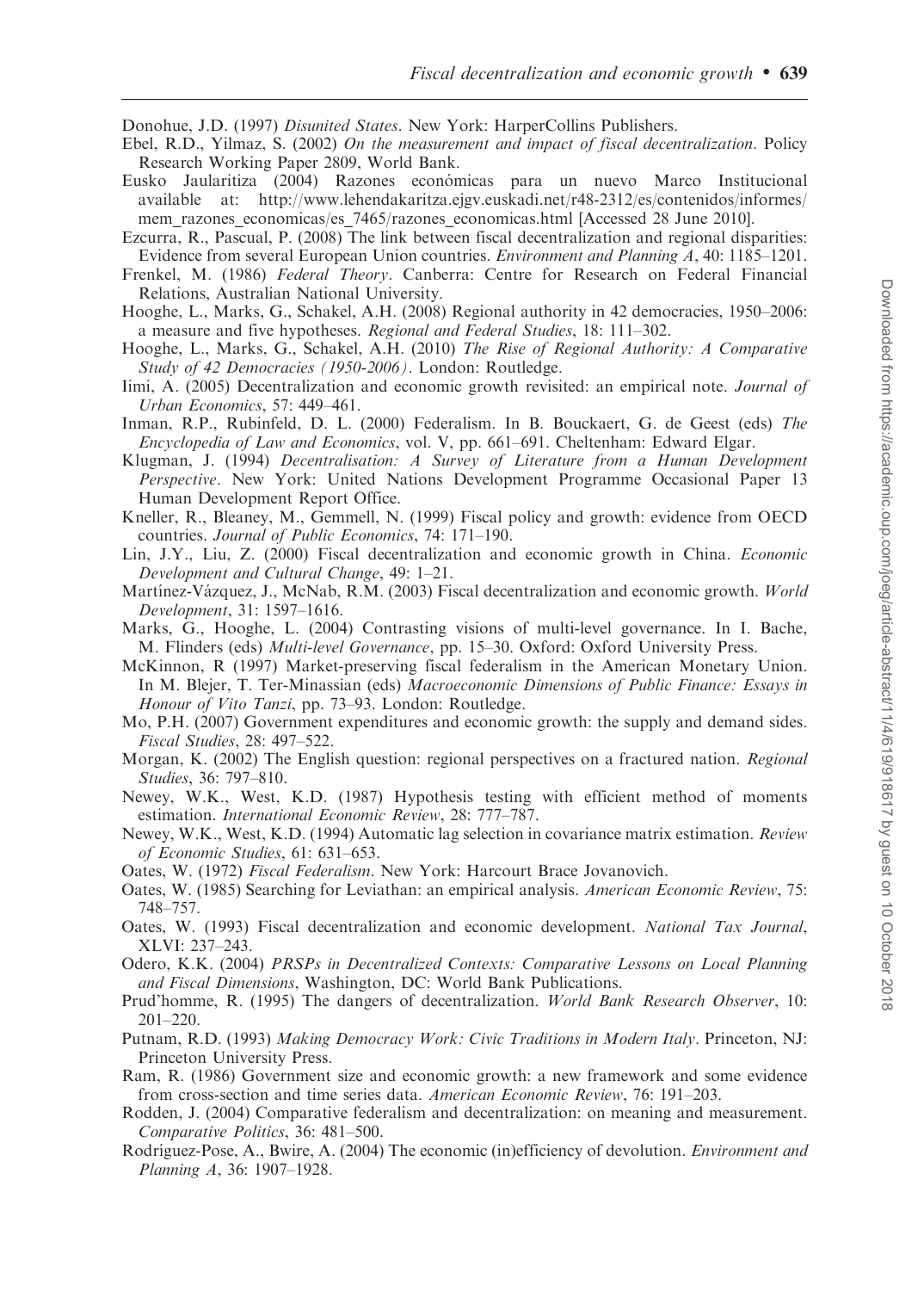- Rodríguez-Pose, A., Ezcurra, R. (2010) Does decentralization matter for regional disparities? A cross-country analysis. Journal of Economic Geography, E-pub: 22 September 2009, doi:10.1093/jeg/lbp049.
- Rodríguez-Pose, A., Gill, N. (2003) The global trend towards devolution and its implications. Environment and Planning C: Government and Policy, 21: 333–351.
- Rodríguez-Pose, A., Gill, N. (2004) Is there a global link between regional disparities and devolution? Environment and Planning A, 36: 2097–2117.
- Rodríguez-Pose, A., Gill, N. (2005) On the 'economic dividend' of devolution. Regional Studies, 39: 405–420.
- Rodríguez-Pose, A., Sandall, R. (2008) From identity to the economy: analysing the evolution of the decentralisation discourse. Environment and Planning C: Government and Policy, 26: 54–72.
- Rodríguez-Pose, A., Tijmstra, S., Bwire, A. (2009) Fiscal decentralisation, efficiency, and growth. Environment and Planning A, 41: 2041–2062.
- Sala-i-Martin, X., Doppelhofer, G., Miller, R.I. (2004) Determinants of long-term growth: a Bayesian averaging of classical estimates (BACE) approach. American Economic Review, 94: 813–835.
- Sapir, A. et al. (2004) An Agenda for a Growing Europe: The Sapir Report. Oxford: Oxford University Press.
- Schneider, A. (2003) Decentralization: conceptualization and measurement. Studies in Comparative International Development, 38: 32–56.
- Stansel, D. (2005) Local decentralization and local economic growth: a cross-sectional examination of US metropolitan areas. Journal of Urban Economics, 57: 55–72.
- Stegarescu, D. (2005) Public sector decentralisation: measurement concepts and recent international trends. Fiscal Studies, 26: 301–333.
- Storper, M. (2005) Society, community and economic development. Studies in Comparative International Development, 39: 30–57.
- Tiebout, C.M. (1956) A pure theory of local expenditures. The Journal of Political Economy, 64: 416–424.
- Thießen, U. (2003) Fiscal decentralisation and economic growth in high-income OECD countries. Fiscal Studies, 24: 237–274.
- Thornton, J. (2007) Fiscal decentralization and economic growth reconsidered. Journal of Urban Economics, 61: 64–70.
- Tomaney, J. (2002) The evolution of regionalism in England. Regional Studies, 36: 721–731.
- Woller, G.M., Phillips, K. (1998) Fiscal decentralization and IDC economic growth: an empirical investigation. Journal of Development Studies, 34: 139–148.
- World Bank, (2000) World Development Report 1999/2000. Entering the 21st Century. Washington, DC: World Bank.
- Zhang, T., Zou, H. (1998) Fiscal decentralization, public spending and economic growth in China. Journal of Public Economics, 67: 221–240.
- Zhang, T., Zou, H. (2001) The growth impact of intersectoral and intergovernmental allocation of public expenditure: with applications to China and India. China Economic Review, 2: 58–81.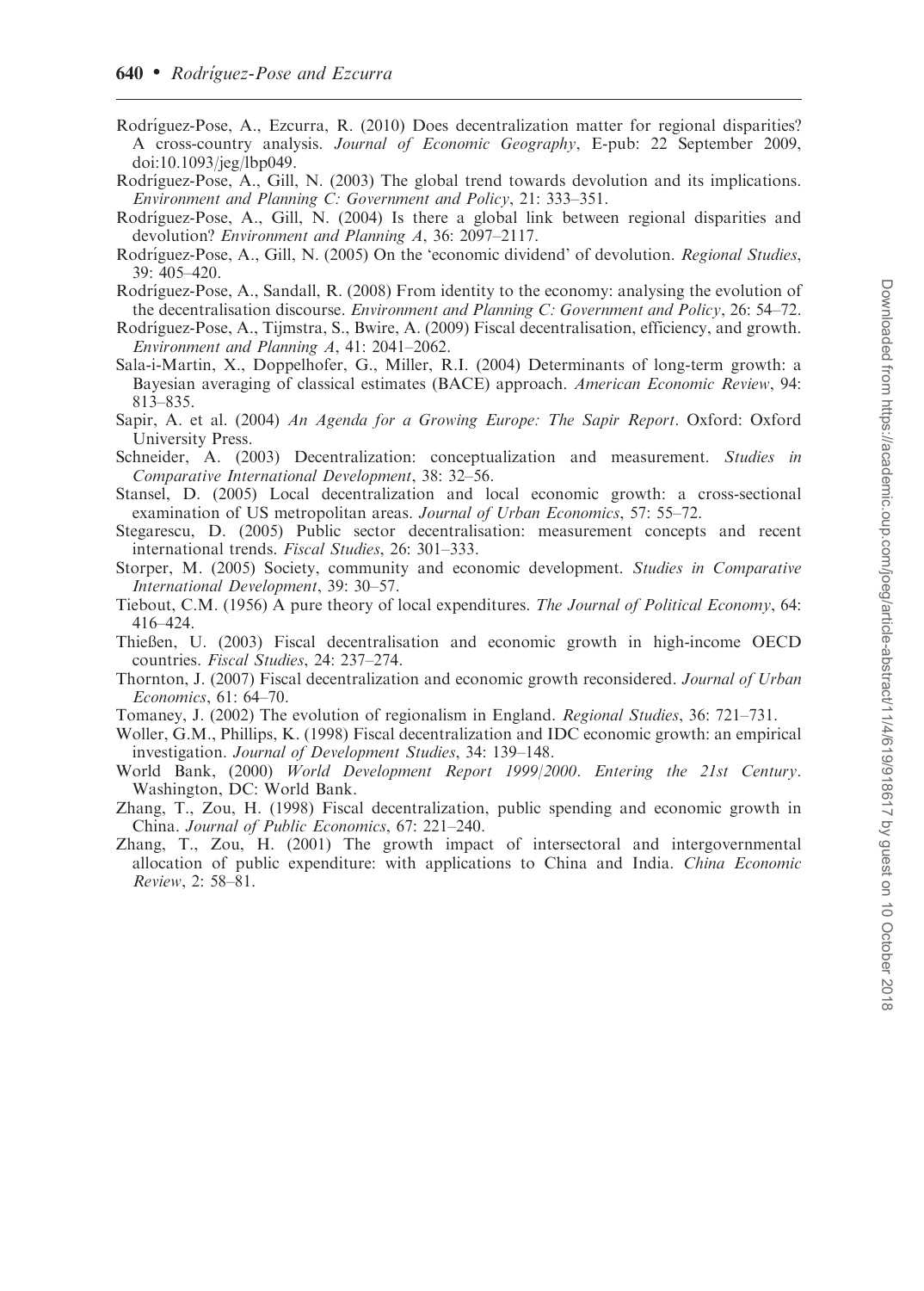| 3<br>I                                  |
|-----------------------------------------|
|                                         |
| j                                       |
| ٩<br>$\frac{1}{2}$                      |
| 5<br>ï<br>j<br>$\overline{\phantom{a}}$ |
| l<br>į<br>í                             |
| i<br>i                                  |
| į                                       |
| $\sim$ v v $\sim$<br>è                  |
| ör                                      |
| om                                      |
| l<br>ł                                  |
| ġ<br>ã                                  |
| į                                       |
|                                         |
| ١<br>j<br>ļ                             |
| l                                       |
| į<br>š                                  |
| ł                                       |
|                                         |
| Ì                                       |
| Ξ                                       |
| i<br>j                                  |
|                                         |
| i<br>Ï                                  |
| j<br>Ş                                  |
| $\ddot{ }$                              |
| ì                                       |
| č                                       |
| $\ddot{\phantom{a}}$<br>$\overline{a}$  |
| Í                                       |
|                                         |
|                                         |
| į<br>Ì<br>י<br>וו                       |
| î<br>$\frac{1}{2}$                      |
| į                                       |
| į                                       |
| j                                       |
| ì<br>t<br>I                             |

| Explanatory variables                                       | (A1.1)                             | (A1.2)                           | (A1.3)                                                                                                  | (A1.4)                                                                                | (A1.5)                                                | (A1.6)                                                                                                          | (A1.7)                                                                                                   | (A1.8)                  |
|-------------------------------------------------------------|------------------------------------|----------------------------------|---------------------------------------------------------------------------------------------------------|---------------------------------------------------------------------------------------|-------------------------------------------------------|-----------------------------------------------------------------------------------------------------------------|----------------------------------------------------------------------------------------------------------|-------------------------|
| Constant                                                    | $0.243***$<br>(0.045)<br>-0.045*** | $0.269***$<br>(0.042)<br>0.072** | $0.243***$<br>(0.042)<br>-0.031***                                                                      | $0.278***$<br>(0.040)<br>(0.085**                                                     | $0.253***$<br>(0.053)                                 | $0.251***$<br>(0.053)                                                                                           | $0.220***$<br>$(0.052)$                                                                                  | $0.223***$<br>$(0.051)$ |
| Fiscal decentralization: current expenditure                | (0.009)                            | (0.030)                          | (0.009)                                                                                                 | (0.034)                                                                               |                                                       |                                                                                                                 |                                                                                                          |                         |
| (Fiscal decentralization: current expenditure) <sup>2</sup> |                                    | $-0.109***$<br>(0.028)           |                                                                                                         | $-0.11$<br>(0.031)                                                                    |                                                       |                                                                                                                 |                                                                                                          |                         |
| Fiscal decentralization: capital expenditure                |                                    |                                  |                                                                                                         |                                                                                       | $-0.031***$                                           |                                                                                                                 | $-0.021**$                                                                                               | $-0.044$                |
|                                                             |                                    |                                  |                                                                                                         |                                                                                       | (0.008)                                               |                                                                                                                 | (0.010)                                                                                                  | $(0.032)$<br>$0.025$    |
| (Fiscal decentralization: capital expenditure) <sup>2</sup> |                                    |                                  |                                                                                                         |                                                                                       |                                                       | $-0.027$<br>$(0.030)$<br>$-0.004$<br>$(0.026)$                                                                  |                                                                                                          | (0.029)                 |
| Political decentralization (Hooghe et al.)                  |                                    |                                  | $-0.002**$                                                                                              | $-0.002**$                                                                            |                                                       |                                                                                                                 |                                                                                                          | $-0.002$                |
|                                                             |                                    |                                  | (0.001)                                                                                                 | $(0.001)$<br>$0.000$                                                                  |                                                       |                                                                                                                 | $-0.002$<br>$(0.001)$<br>$-0.009$                                                                        | (0.001)                 |
| Administrative decentralization                             |                                    |                                  | $-0.012**$                                                                                              |                                                                                       |                                                       |                                                                                                                 |                                                                                                          | $-0.012*$               |
|                                                             |                                    |                                  | $(0.006)$<br>-0.029***                                                                                  | $(0.006)$<br>-0.036***                                                                |                                                       |                                                                                                                 | $\begin{array}{l} (0.006) \\ -0.026^{***} \\ (0.006) \\ 0.012^{***} \\ (0.004) \\ (0.004)^* \end{array}$ | $(0.007)$<br>-0.026***  |
| GDP per capita (log)                                        | $-0.031***$                        | $-0.035***$                      |                                                                                                         |                                                                                       | $-0.031***$                                           | $-0.031***$                                                                                                     |                                                                                                          |                         |
|                                                             | (0.005)                            | (0.005)                          | $(0.005)$<br>0.009***                                                                                   | (0.005)                                                                               | (0.006)                                               | $(0.006)$<br>0.013***                                                                                           |                                                                                                          | (0.006)                 |
| Physical capital                                            | $0.010^{***}$                      | $0.008**$                        |                                                                                                         | $0.008***$                                                                            | $0.013***$                                            |                                                                                                                 |                                                                                                          | $0.013***$              |
|                                                             | (0.003)                            | (0.003)                          | (0.003)                                                                                                 | (0.003)                                                                               | (0.004)                                               | (0.004)                                                                                                         |                                                                                                          | (0.004)                 |
| Human capital                                               | $0.006$ ***                        | $0.006***$                       | $0.006***$                                                                                              | $0.006***$                                                                            | $0.001***$                                            | $0.001***$                                                                                                      |                                                                                                          | $0.004***$              |
| Population growth                                           | $0.889***$<br>(0.001)              | $0.622***$<br>(0.001)            | $\begin{array}{c} (0.001) \\ 0.705^{**} \\ (0.301) \\ 0.013^{***} \\ (0.004) \\ (0.004) \\ \end{array}$ | $\begin{array}{c} (0.001)\\0.575^{**}\\(0.275)\\0.016^{***}\\0.004\\0.004\end{array}$ | (0.001)                                               | $\begin{array}{c} (0.001) \\ 1.219*** \\ (0.380) \\ 0.016*** \\ (0.005) \\ (0.005) \\ (0.001*** \\ \end{array}$ | $(0.001)$<br>$1.027***$<br>$(0.355)$<br>$0.013***$<br>$0.004$<br>$0.004$                                 | $0.948***$<br>(0.001)   |
|                                                             | $(0.344)$<br>0.017***              | (0.298)                          |                                                                                                         |                                                                                       | 1.215***<br>(0.380)<br>0.016***<br>(0.005)<br>0.021** |                                                                                                                 |                                                                                                          | $(0.343)$<br>0.012***   |
| Trade openness                                              |                                    | $0.018***$<br>(0.004)            |                                                                                                         |                                                                                       |                                                       |                                                                                                                 |                                                                                                          |                         |
|                                                             | (0.005)                            |                                  |                                                                                                         |                                                                                       |                                                       |                                                                                                                 |                                                                                                          | $(0.004)$<br>0.014      |
| Public sector size                                          | $0.021***$                         | 0.008                            |                                                                                                         |                                                                                       |                                                       |                                                                                                                 |                                                                                                          |                         |
|                                                             | (0.007)                            | (0.008)                          | (0.007)                                                                                                 | (0.008)                                                                               | (0.009)                                               | (0.010)                                                                                                         | (0.010)                                                                                                  | (0.010)                 |
| Adjusted $R^2$                                              | 0.433                              | 0.495                            | 0.469                                                                                                   | 0.511                                                                                 | 0.420                                                 | 0.417                                                                                                           | 0.429                                                                                                    | 0.430                   |
| F test                                                      | $9.47***$                          | $9.36***$                        | $8.36***$                                                                                               | $8.10***$                                                                             | $6.24***$                                             | $5.40***$                                                                                                       | $5.16***$                                                                                                | $4.83***$               |
| Countries                                                   |                                    | $\overline{19}$                  | $\overline{19}$                                                                                         | $\overline{19}$                                                                       | $\overline{16}$                                       | 16<br>176                                                                                                       | <b>16</b><br>176                                                                                         | $\overline{16}$         |
| Observations                                                | 209                                | 209                              | 209                                                                                                     | 209                                                                                   | 176                                                   |                                                                                                                 |                                                                                                          | 176                     |
|                                                             |                                    |                                  |                                                                                                         |                                                                                       |                                                       |                                                                                                                 |                                                                                                          |                         |

Downloaded from https://academic.oup.com/joeg/article-abstract/1/4/619/918617 by guest on 10 October 2018 Downloaded from https://academ[ic](http://joeg.oxfordjournals.org/).[oup](http://joeg.oxfordjournals.org/).[com/joeg/article](http://joeg.oxfordjournals.org/)-[abstr](http://joeg.oxfordjournals.org/)act/11/4/619/918617 by guest on 10 October 2018

Fiscal decentralization and economic growth  $\bullet$  641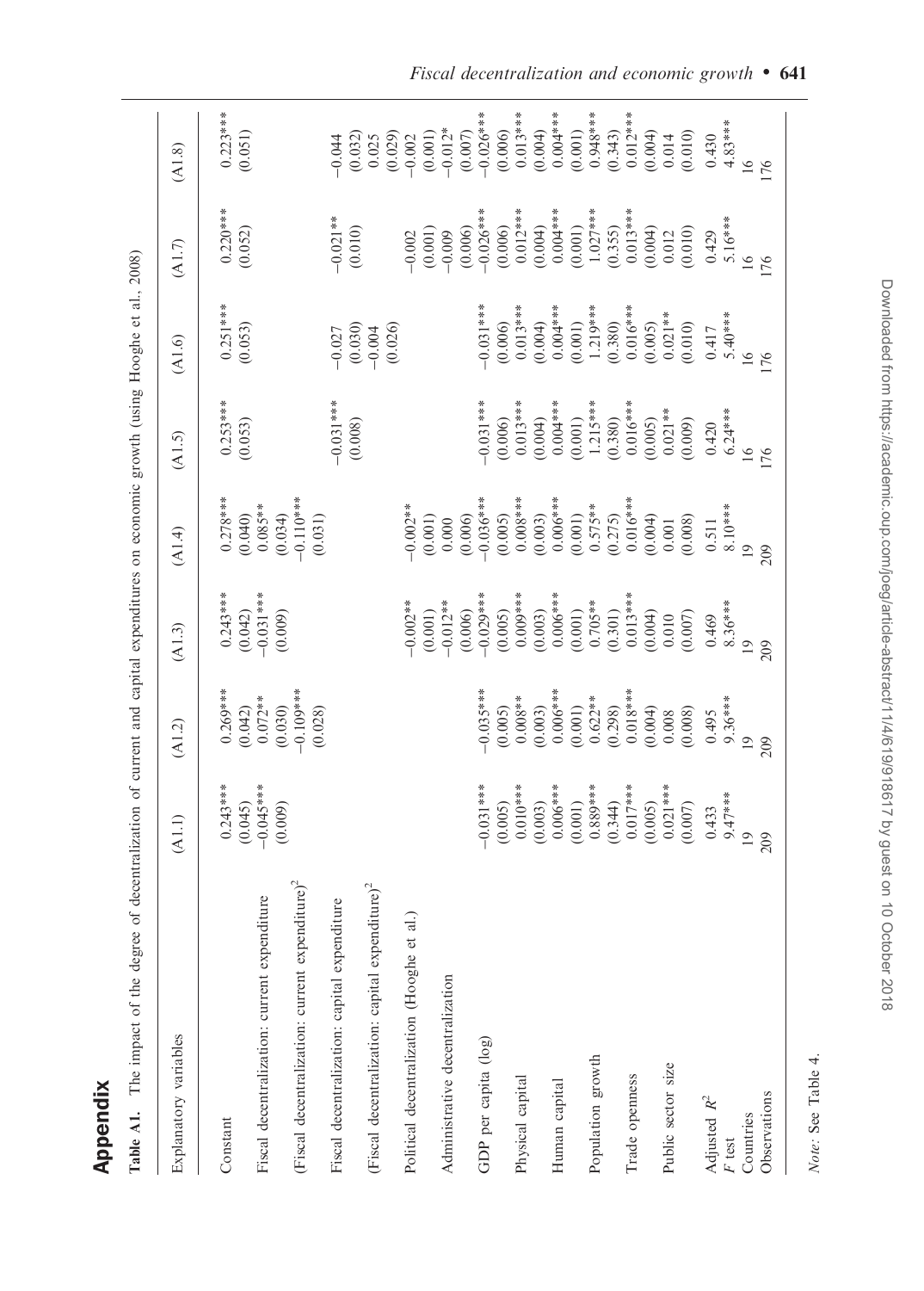| The impact of the degree of decentralization of economic affairs and health expenditures on growth (using Hooghe et al., 2008)<br>Table A2. |                                   |                                 |                                   |                                 |                       |                                   |                         |                                |
|---------------------------------------------------------------------------------------------------------------------------------------------|-----------------------------------|---------------------------------|-----------------------------------|---------------------------------|-----------------------|-----------------------------------|-------------------------|--------------------------------|
| Explanatory variables                                                                                                                       | (A2.1)                            | (A2.2)                          | (A2.3)                            | (A2.4)                          | (A2.5)                | (A2.6)                            | (A2.7)                  | (A2.8)                         |
| Constant                                                                                                                                    | $0.323***$                        | $0.333***$                      | $0.320***$                        |                                 | $0.159***$            | $0.156***$<br>(0.050)             | $0.179***$              | $0.180***$                     |
| Fiscal decentralization: economic affairs expenditure                                                                                       | $-0.038***$<br>(0.050)<br>(0.007) | (0.049)<br>0.019                | $-0.042***$<br>(0.049)<br>(0.010) | $0.332***$<br>(0.049)<br>0.014  | (0.050)               |                                   | (0.043)                 | (0.043)                        |
| (Fiscal decentralization: economic affairs expenditure) <sup>2</sup>                                                                        |                                   | $(0.035)$<br>-0.067*<br>(0.038) |                                   | $(0.033)$<br>-0.067*<br>(0.039) |                       |                                   |                         |                                |
| Fiscal decentralization: health expenditure                                                                                                 |                                   |                                 |                                   |                                 | $-0.012**$<br>(0.005) |                                   | $-0.013***$             | $-0.005$                       |
| (Fiscal decentralization: health expenditure) <sup>2</sup>                                                                                  |                                   |                                 |                                   |                                 |                       | (0.011)<br>$(0.006$<br>$(-0.013)$ | (0.004)                 | (0.013)<br>(0.011)<br>$-0.007$ |
| $\widehat{a}$<br>Political decentralization (Hooghe et                                                                                      |                                   |                                 | 0.000                             | $0.000\,$                       |                       |                                   | $-0.004***$             | $-0.000$                       |
|                                                                                                                                             |                                   |                                 | (0.001)                           | (0.001)                         |                       |                                   | (0.001)                 | (0.001)                        |
| Administrative decentralization                                                                                                             |                                   |                                 | $-0.016**$<br>(0.007)             | $-0.015**$<br>(0.007)           |                       |                                   | $-0.014**$<br>(0.007)   | (0.008)<br>$-0.012$            |
| GDP per capita (log)                                                                                                                        | $-0.036***$                       | $-0.039***$                     | $-0.035***$                       | $-0.037***$                     | $-0.021***$           | $-0.021***$                       | $-0.022$ ***            | $-0.022***$                    |
|                                                                                                                                             | (0.006)                           | (0.005)                         | (0.005)                           | (0.005)                         | (0.006)               | (0.005)                           | (0.005)                 | (0.005)                        |
| Physical capital                                                                                                                            | $0.007**$                         | 0.004                           | $0.005*$                          | 0.003                           | $0.010**$             | $0.009**$                         | $0.010***$              | $0.010***$                     |
|                                                                                                                                             | (0.003)                           | (0.003)                         | (0.003)                           | (0.003)                         | (0.004)               | (0.004)                           | (0.004)                 | (0.003)                        |
| Human capital                                                                                                                               | $0.004***$<br>(0.001)             | $0.005***$<br>(0.001)           | $0.005***$<br>(0.001)             | $0.005***$                      | $0.002**$<br>(0.001)  | $0.002**$<br>(0.001)              | $0.004***$<br>$(0.001)$ | $0.004***$                     |
| Population growth                                                                                                                           | $1.420***$                        | $1.427***$                      | $1.201***$                        | $(0.001)$<br>1.235***           | $1.443***$            | $1.388***$                        | $0.962***$              | $(0.001)$<br>0.978***          |
|                                                                                                                                             | $0.017***$<br>(0.351)             | $0.017***$<br>(0.351)           | $0.014***$<br>(0.374)             | $0.014***$<br>(0.378)           | $0.013***$<br>(0.465) | $0.012***$<br>(0.453)             | $0.008**$<br>(0.336)    | (0.334)                        |
| Trade openness                                                                                                                              | (0.004)                           | (0.004)                         | (0.004)                           | (0.004)                         | (0.005)               | (0.005)                           | (0.003)                 | $0.008**$<br>(0.003)           |
| Public sector size                                                                                                                          | $-0.006$                          | 0.005                           | $-0.011$                          | $-0.000$                        | $0.035***$            | $0.035***$                        | $0.019**$               | $0.019**$                      |
|                                                                                                                                             | (0.009)                           | (0.012)                         | (0.008)                           | (0.011)                         | (0.010)               | (0.009)                           | (0.008)                 | (0.008)                        |
| Adjusted $R^2$                                                                                                                              | 0.486                             | 0.495                           | 0.506                             | 0.515                           | 0.346                 | 0.352                             | 0.457                   | 0.455                          |
| $\cal F$ test                                                                                                                               | 8.96***                           | 8.69***                         | 7.87***                           | 7.94****                        | 5.79***               | $5.36***$                         | $6.68***$               | $6.12***$                      |
| Countries                                                                                                                                   | $\frac{8}{2}$                     | 18                              | 18                                | $\frac{8}{2}$                   | $18\,$                | $\overline{18}$                   | $\frac{8}{18}$          | $\frac{8}{18}$                 |
| Observations                                                                                                                                | 198                               | 198                             | 198                               | 198                             | 198                   | 198                               | 198                     | 198                            |
|                                                                                                                                             |                                   |                                 |                                   |                                 |                       |                                   |                         |                                |

Note: See Table 4. Note: See Table 4.

Downloaded from https://academic.oup.com/joeg/article-abstract/1/4/619/918617 by guest on 10 October 2018 Downloaded from https://academ[ic](http://joeg.oxfordjournals.org/).[oup](http://joeg.oxfordjournals.org/).[com/joeg/article](http://joeg.oxfordjournals.org/)-[abstr](http://joeg.oxfordjournals.org/)act/11/4/619/918617 by guest on 10 October 2018